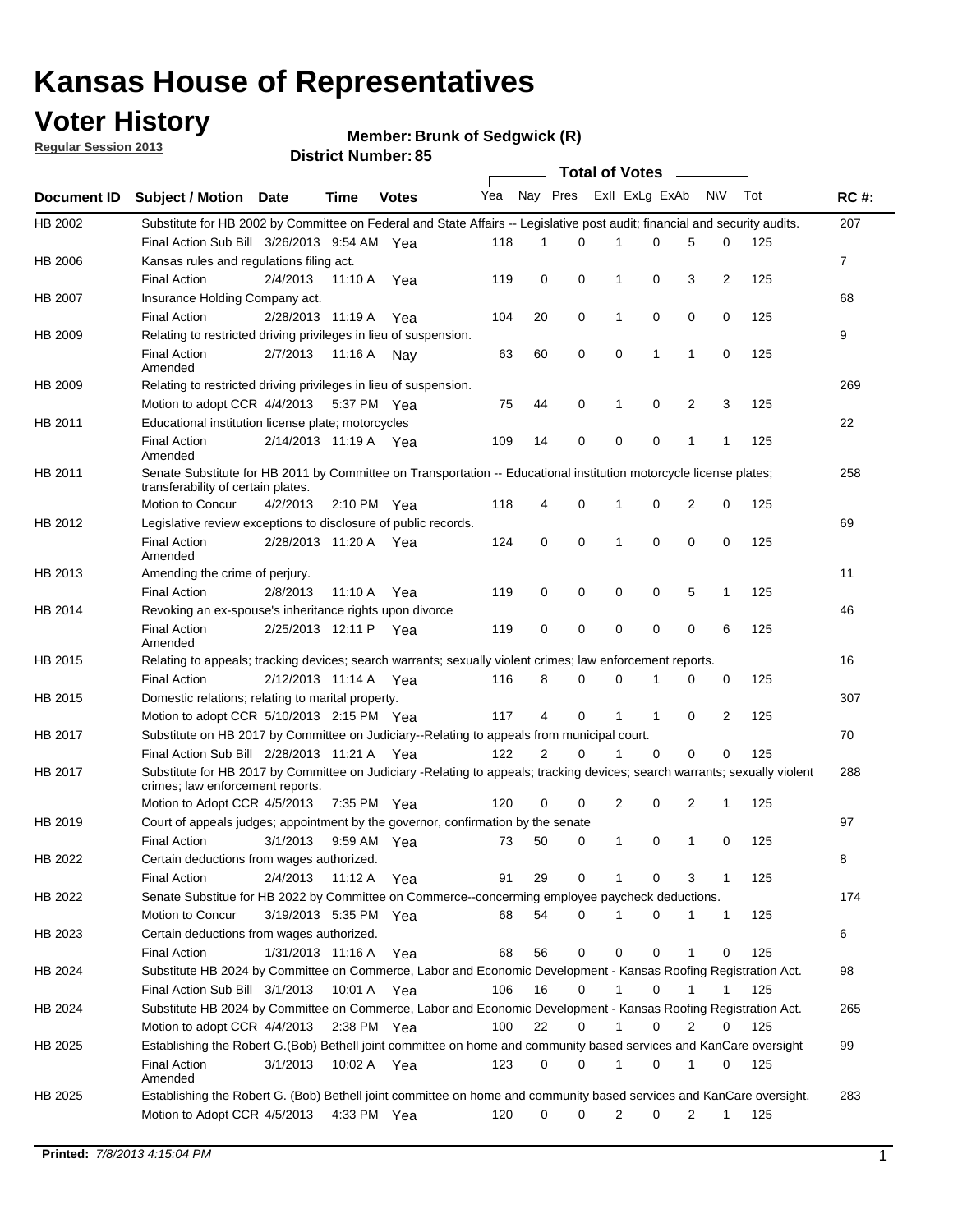## **Voter History**

**Member: Brunk of Sedgwick (R)** 

**Regular Session 2013**

|             |                                                                                                                                                                                                                                                       |                       |         |              |     |                | <b>Total of Votes</b> |             |                |                |           |     |             |
|-------------|-------------------------------------------------------------------------------------------------------------------------------------------------------------------------------------------------------------------------------------------------------|-----------------------|---------|--------------|-----|----------------|-----------------------|-------------|----------------|----------------|-----------|-----|-------------|
| Document ID | <b>Subject / Motion Date</b>                                                                                                                                                                                                                          |                       | Time    | <b>Votes</b> | Yea | Nay Pres       |                       |             | Exll ExLg ExAb |                | <b>NV</b> | Tot | <b>RC#:</b> |
| HB 2028     | Providing for venue in Shawnee County District Court in certain forfeiture proceedings                                                                                                                                                                |                       |         |              |     |                |                       |             |                |                |           |     | 12          |
|             | <b>Final Action</b><br>Amended                                                                                                                                                                                                                        | 2/8/2013              |         | 11:12 A Yea  | 119 | 1              | $\Omega$              | $\mathbf 0$ | 0              | 5              | 0         | 125 |             |
| HB 2028     | Providing for venue in Shawnee County District Court in certain forfeiture proceedings                                                                                                                                                                |                       |         |              |     |                |                       |             |                |                |           |     | 199         |
|             | Motion to Concur                                                                                                                                                                                                                                      | 3/25/2013 9:36 AM Yea |         |              | 120 | 0              | 0                     | 2           | 0              | 2              | 1         | 125 |             |
| HB 2030     | Creating wounded warrior deer hunting permits for injured combat veterans.                                                                                                                                                                            |                       |         |              |     |                |                       |             |                |                |           |     | 25          |
|             | <b>Final Action</b><br>Amended                                                                                                                                                                                                                        | 2/15/2013 11:16 A     |         | Yea          | 115 | 0              | 0                     | 2           | $\overline{2}$ | 3              | 3         | 125 |             |
| HB 2033     | Concerning the regulation of knives                                                                                                                                                                                                                   |                       |         |              |     |                |                       |             |                |                |           |     | 143         |
|             | <b>Final Action</b>                                                                                                                                                                                                                                   | 3/7/2013              | 12:12 P | Yea          | 93  | 28             | 0                     | 1           | 0              | 3              | 0         | 125 |             |
| HB 2033     | Concerning the regulation of knives.                                                                                                                                                                                                                  |                       |         |              |     |                |                       |             |                |                |           |     | 270         |
|             | Motion to adopt CCR 4/4/2013                                                                                                                                                                                                                          |                       |         | 5:43 PM Yea  | 95  | 26             | 0                     |             | 0              | 3              | 0         | 125 |             |
| HB 2034     | Human trafficking; crimes of commercial sexual exploitation of a child, selling sexual relations, promoting the sale of sexual<br>relations and buying sexual relations; children in need of care; staff secure faciliies.                            |                       |         |              |     |                |                       |             |                |                |           |     | 17          |
|             | <b>Final Action</b><br>Amended                                                                                                                                                                                                                        | 2/12/2013 11:16 A Yea |         |              | 124 | $\Omega$       | $\Omega$              | 0           | 1              | 0              | 0         | 125 |             |
| HB 2034     | S Sub for HB 2034 by Committee on Judiciary - Human trafficking; crimes of commercial sexual exploitation of a child, selling<br>sexual relations, promoting the sale of sexual relations and buying sexual relations; children in need of care;staff |                       |         |              |     |                |                       |             |                |                |           |     | 282         |
|             | Motion to Adopt CCR 4/5/2013 4:18 PM Yea                                                                                                                                                                                                              |                       |         |              | 120 | 0              | 0                     | 2           | 0              | $\overline{2}$ | 1         | 125 |             |
| HB 2035     | Cities; experience requirements for plumbers, electricians and certain mechanical contractors.                                                                                                                                                        |                       |         |              |     |                |                       |             |                |                |           |     | 29          |
|             | <b>Final Action</b>                                                                                                                                                                                                                                   | 2/18/2013 11:16 A     |         | Yea          | 117 | 2              | 0                     | 2           | 0              | 4              | 0         | 125 |             |
| HB 2037     | Public property; religious displays; other displays.                                                                                                                                                                                                  |                       |         |              |     |                |                       |             |                |                |           |     | 176         |
|             | <b>Final Action</b>                                                                                                                                                                                                                                   | 3/20/2013 10:27 A     |         | Yea          | 120 | 3              | 0                     | 1           | 0              | 1              | 0         | 125 |             |
| HB 2041     | Criminal history record information; definition; municipal court reporting; district court reporting.                                                                                                                                                 |                       |         |              |     |                |                       |             |                |                |           |     | 19          |
|             | <b>Final Action</b>                                                                                                                                                                                                                                   | 2/13/2013 11:23 A     |         | Yea          | 119 | 3              | 0                     | 0           | 0              | 3              | 0         | 125 |             |
| HB 2042     | Appraisal of property for taxation purposes; appeals; changes.                                                                                                                                                                                        |                       |         |              |     |                |                       |             |                |                |           |     | 158         |
|             | <b>Final Action</b><br>Amended                                                                                                                                                                                                                        | 3/18/2013 11:19 A     |         | Yea          | 109 | 12             | 0                     | 2           | 0              | 2              | 0         | 125 |             |
| HB 2043     | Aggravated battery; driving under the influence.                                                                                                                                                                                                      |                       |         |              |     |                |                       |             |                |                |           |     | 100         |
|             | <b>Final Action</b><br>Amended                                                                                                                                                                                                                        | 3/1/2013              |         | 10:03 A Yea  | 123 | 0              | 0                     |             | 0              | 1              | 0         | 125 |             |
| HB 2043     | Senate Substitute for HB 2043 by Committee on Judiciary - Attorney general; duties and responsibilities; notice of intent to<br>seek the death penalty.                                                                                               |                       |         |              |     |                |                       |             |                |                |           |     | 271         |
|             | Motion to adopt CCR 4/4/2013                                                                                                                                                                                                                          |                       |         | 5:48 PM Yea  | 121 | 0              | 0                     |             | 0              | 3              | 0         | 125 |             |
| HB 2044     | Increasing the penalty for a person who distributes a controlled substance that causes great bodily harm or death.                                                                                                                                    |                       |         |              |     |                |                       |             |                |                |           |     | 101         |
|             | <b>Final Action</b><br>Amended                                                                                                                                                                                                                        | 3/1/2013              | 10:05 A | Yea          | 112 | 11             | 0                     |             | 0              |                | 0         | 125 |             |
| HB 2047     | Requiring certain municipalities to vote to increase property tax revenues over previous year when such increase exceeds<br>inflation; publication.                                                                                                   |                       |         |              |     |                |                       |             |                |                |           |     | 186         |
|             | <b>Final Action</b><br>Amended                                                                                                                                                                                                                        | 3/21/2013 11:29 A Yea |         |              | 68  | 53             | 0                     |             | 0              | 3              | 0         | 125 |             |
| HB 2049     | Kansas department of agriculture; increasing certain fees and eliminating sunsets on various program fees.                                                                                                                                            |                       |         |              |     |                |                       |             |                |                |           |     | 59          |
|             | <b>Final Action</b><br>Amended                                                                                                                                                                                                                        | 2/27/2013 12:23 P Yea |         |              | 77  | 46             | 0                     | 1           | 0              | 1              | 0         | 125 |             |
| HB 2049     | Kansas department of agriculture; increasing certain fees; concerning sunsets on various program fees.                                                                                                                                                |                       |         |              |     |                |                       |             |                |                |           |     | 324         |
|             | Motion to adopt CCR 6/2/2013                                                                                                                                                                                                                          |                       | 12:28 A | Yea          | 45  | 64             | 0                     |             | 0              | 6              | 9         | 125 |             |
| HB 2050     | Agriculture; agricultural chemical registration; pesticide business liablity insurance; repeal of the Kansas agricultural liming<br>materials act.                                                                                                    |                       |         |              |     |                |                       |             |                |                |           |     | 60          |
|             | <b>Final Action</b><br>Amended                                                                                                                                                                                                                        | 2/27/2013 12:25 P     |         | Yea          | 103 | 20             | 0                     | 1           | 0              | 1              | 0         | 125 |             |
| HB 2051     | Substitute for HB 2051 by Committee on Agriculture and Natural Resources--Amending provisions relating to dams,<br>obstructions, sstreams and water flex accounts and transfer permits.                                                               |                       |         |              |     |                |                       |             |                |                |           |     | 50          |
|             | Final Action Sub Bill 2/26/2013 2:12 PM Yea                                                                                                                                                                                                           |                       |         |              | 117 | $\overline{c}$ | 0                     | 0           | 0              | 0              | 6         | 125 |             |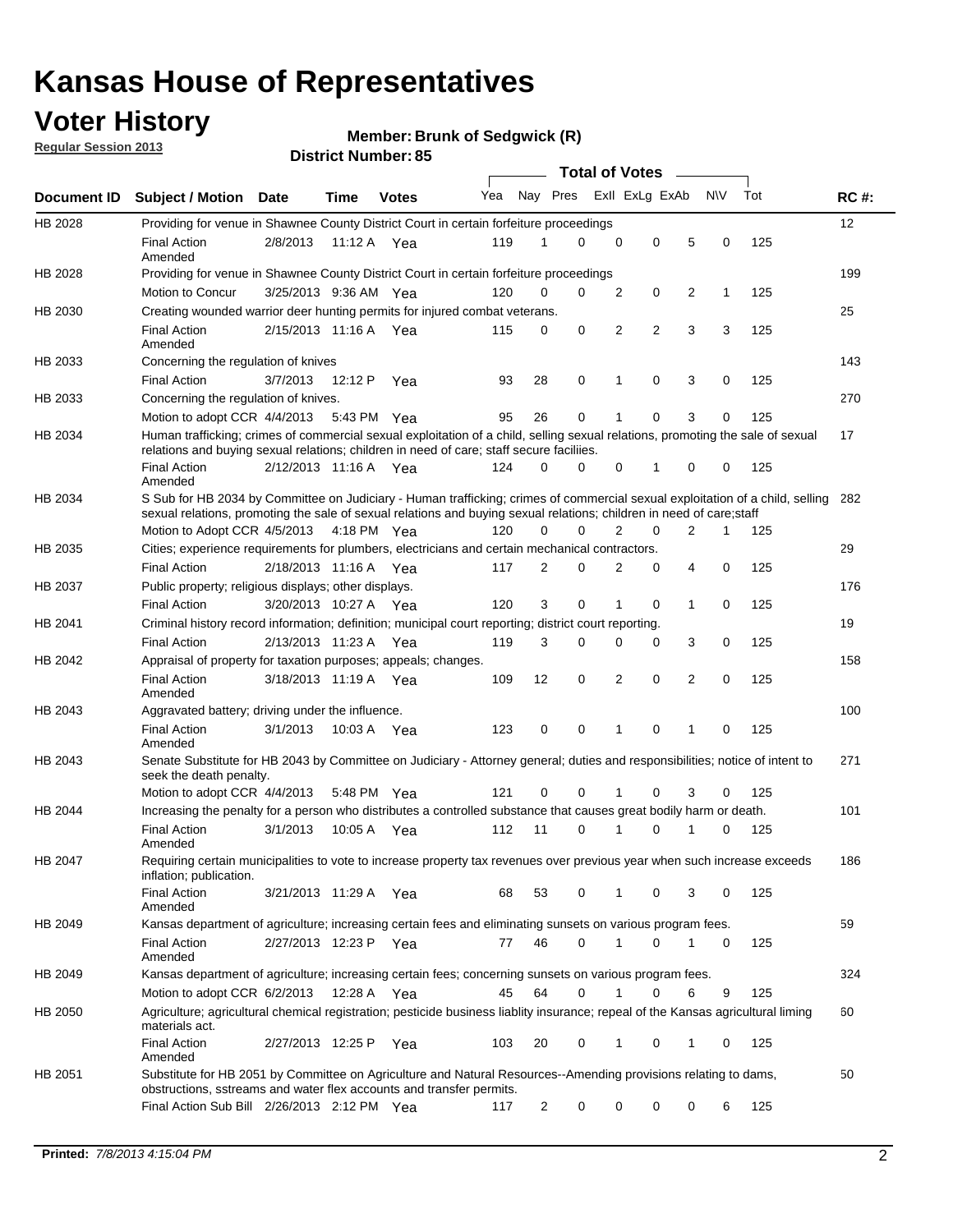## **Voter History**

**Member: Brunk of Sedgwick (R)** 

**Regular Session 2013**

|                |                                                                                                                                                                                                                                          |                       |         |              |     |              |                         | <b>Total of Votes</b> |                |             | $\overline{\phantom{0}}$ |              |     |             |
|----------------|------------------------------------------------------------------------------------------------------------------------------------------------------------------------------------------------------------------------------------------|-----------------------|---------|--------------|-----|--------------|-------------------------|-----------------------|----------------|-------------|--------------------------|--------------|-----|-------------|
| Document ID    | <b>Subject / Motion Date</b>                                                                                                                                                                                                             |                       | Time    | <b>Votes</b> | Yea |              | Nay Pres ExII ExLg ExAb |                       |                |             |                          | N\V          | Tot | <b>RC#:</b> |
| HB 2052        | Discharging a firearm inside or into a city; unlawful acts; exceptions.                                                                                                                                                                  |                       |         |              |     |              |                         |                       |                |             |                          |              |     | 155         |
|                | <b>Final Action</b><br>Amended                                                                                                                                                                                                           | 3/14/2013 11:20 A Yea |         |              | 121 | 2            | 0                       |                       | 0              | 0           | $\overline{2}$           | 0            | 125 |             |
| HB 2052        | Senate Substitute for HB 2052 by Committee on Federal and State Affairs - Concerning firearms; personal and family<br>protection act; concealed handguns in public building; other changes; unlawful discharge of a firearm inside city. |                       |         |              |     |              |                         |                       |                |             |                          |              |     | 300         |
|                | Motion to Adopt CCR 4/5/2013 10:24 P Yea                                                                                                                                                                                                 |                       |         |              | 104 | 16           | 0                       |                       | $\overline{2}$ | 0           | $\overline{2}$           | $\mathbf{1}$ | 125 |             |
| <b>HB 2055</b> | Personal and Familly Protection Act; public buildings; adequate security.                                                                                                                                                                |                       |         |              |     |              |                         |                       |                |             |                          |              |     | 156         |
|                | <b>Final Action</b><br>Amended                                                                                                                                                                                                           | 3/14/2013 11:26 A     |         | Yea          | 84  | 38           | 0                       |                       | 0              | $\mathbf 0$ | $\overline{2}$           | $\mathbf{1}$ | 125 |             |
| HB 2057        | Concerning property taxation; relating to county appraisers; appointing interim appraiser.                                                                                                                                               |                       |         |              |     |              |                         |                       |                |             |                          |              |     | 208         |
|                | <b>Final Action</b>                                                                                                                                                                                                                      | 3/26/2013 9:55 AM Yea |         |              | 119 | 0            | 0                       |                       | $\mathbf{1}$   | $\mathbf 0$ | 5                        | 0            | 125 |             |
| HB 2058        | Taxation of helium and certain other gases under mineral severance tax, and prohibition of certain refunds related thereto.                                                                                                              |                       |         |              |     |              |                         |                       |                |             |                          |              |     | 159         |
|                | <b>Final Action</b>                                                                                                                                                                                                                      | 3/18/2013 11:21 A Yea |         |              | 119 | 2            | 0                       |                       | 2              | $\Omega$    | 2                        | 0            | 125 |             |
| HB 2059        | Income tax deductions and modifications and severance tax exemptions; basis of partner's interest and shareholder's stock;<br>statutory clarification.                                                                                   |                       |         |              |     |              |                         |                       |                |             |                          |              |     | 14          |
|                | <b>Final Action</b><br>Amended                                                                                                                                                                                                           | 2/11/2013 11:42 A Yea |         |              | 122 | 2            | 0                       |                       | 0              | 0           | 1                        | 0            | 125 |             |
| HB 2059        | Income tax deductions and modifications and severance tax exemptions; basis of partner's interest and shareholder's stock;<br>statutory clarification.                                                                                   |                       |         |              |     |              |                         |                       |                |             |                          |              |     | 293         |
|                | Motion to Concur                                                                                                                                                                                                                         | 4/5/2013              |         | 8:14 PM Nav  | 0   | 120          | 0                       |                       | $\overline{2}$ | 0           | $\overline{2}$           | 1            | 125 |             |
| HB 2059        | Income tax rates, deductions and credits; rural opportunity zones; sales tax rates and distribution of revenue; severance tax;<br>and property tax exemptions for IRB property and property damaged by natural disaster.                 |                       |         |              |     |              |                         |                       |                |             |                          |              |     | 322         |
|                | Motion to adopt CCR 6/2/2013                                                                                                                                                                                                             |                       |         | 12:11 A Yea  | 69  | 45           | 0                       |                       | 1              | 0           | 6                        | 4            | 125 |             |
| HB 2060        | Prohibiting certain confined persons from receiving food sales tax refunds and homestead property tax refunds.                                                                                                                           |                       |         |              |     |              |                         |                       |                |             |                          |              |     | 10          |
|                | <b>Final Action</b><br>Amended                                                                                                                                                                                                           | 2/7/2013              | 11:18 A | Yea          | 123 | 0            | 0                       |                       | $\Omega$       | 1           | 1                        | 0            | 125 |             |
| HB 2065        | Creating the crime of home improvement fraud.                                                                                                                                                                                            |                       |         |              |     |              |                         |                       |                |             |                          |              |     | 20          |
|                | <b>Final Action</b><br>Amended                                                                                                                                                                                                           | 2/13/2013 11:26 A Yea |         |              | 106 | 16           | 0                       |                       | 0              | 0           | 3                        | 0            | 125 |             |
| HB 2066        | Physical therapists; evaluation and treatment of patients.                                                                                                                                                                               |                       |         |              |     |              |                         |                       |                |             |                          |              |     | 26          |
|                | <b>Final Action</b><br>Amended                                                                                                                                                                                                           | 2/15/2013 11:18 A Yea |         |              | 98  | 16           | 0                       |                       | $\overline{2}$ | 2           | 3                        | 4            | 125 |             |
| HB 2067        | Board of nursing; assistant attorneys general.                                                                                                                                                                                           |                       |         |              |     |              |                         |                       |                |             |                          |              |     | 15          |
|                | <b>Final Action</b>                                                                                                                                                                                                                      | 2/11/2013 11:44 A Yea |         |              | 123 | $\mathbf{1}$ | 0                       |                       | 0              | 0           | 1                        | 0            | 125 |             |
| HB 2069        | Public policy; certain city ordinances and county resolutions declared void.                                                                                                                                                             |                       |         |              |     |              |                         |                       |                |             |                          |              |     | 102         |
|                | <b>Final Action</b><br>Amended                                                                                                                                                                                                           | 3/1/2013              | 10:06 A | Yea          | 92  | 31           | 0                       |                       |                | 0           | 1                        | 0            | 125 |             |
| HB 2069        | Public policy; certain city ordinances and county resolutions declared void.                                                                                                                                                             |                       |         |              |     |              |                         |                       |                |             |                          |              |     | 292         |
|                | Motion to Concur                                                                                                                                                                                                                         | 4/5/2013              |         | 8:04 PM Yea  | 88  | 32           | 0                       |                       | 2              | 0           | 2                        | 1            | 125 |             |
| HB 2070        | Appearance bond conditions; surety and bounty hunter regulation.                                                                                                                                                                         |                       |         |              |     |              |                         |                       |                |             |                          |              |     | 103         |
|                | <b>Final Action</b><br>Amended                                                                                                                                                                                                           | 3/1/2013              |         | 10:08 A Yea  | 122 | $\mathbf{1}$ | 0                       |                       | 1              | 0           | $\mathbf{1}$             | 0            | 125 |             |
| HB 2074        | Cities and counties; solid waste disposal areas; restrictions.                                                                                                                                                                           |                       |         |              |     |              |                         |                       |                |             |                          |              |     | 139         |
|                | <b>Emergency Final</b><br><b>Action Amend</b>                                                                                                                                                                                            | 3/1/2013              |         | 1:11 PM Yea  | 102 | 19           | 0                       |                       | 1              | 0           | 1                        | 2            | 125 |             |
| HB 2075        | Cities; qualifications and rehabilitation of abandoned property.                                                                                                                                                                         |                       |         |              |     |              |                         |                       |                |             |                          |              |     | 61          |
|                | <b>Final Action</b><br>Amended                                                                                                                                                                                                           | 2/27/2013 12:27 P     |         | Nav          | 72  | 51           | 0                       |                       | 1              | 0           | 1                        | 0            | 125 |             |
| HB 2077        | Granting professional licenses to military service members.<br><b>Final Action</b><br>Amended                                                                                                                                            | 2/26/2013 2:13 PM Yea |         |              | 119 | 0            | 0                       |                       | $\overline{c}$ | 0           | $\overline{2}$           | 2            | 125 | 51          |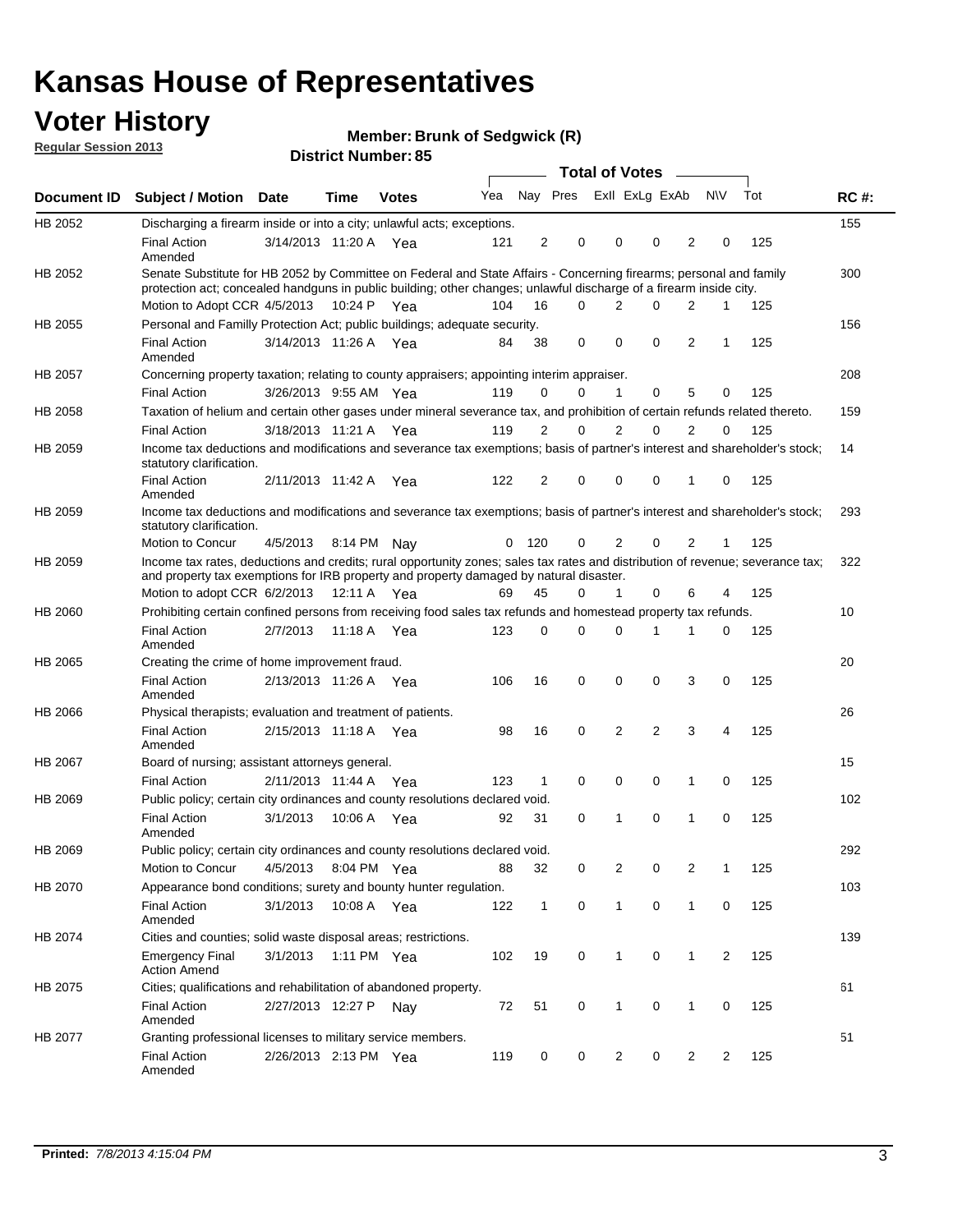## **Voter History**

**Member: Brunk of Sedgwick (R)** 

**Regular Session 2013**

|             |                                                                                                                                                                                                       |                       |             | טט הסעוווטנו ועוווטכו |     |              |             | <b>Total of Votes</b> |          | $\sim$         |           |     |             |
|-------------|-------------------------------------------------------------------------------------------------------------------------------------------------------------------------------------------------------|-----------------------|-------------|-----------------------|-----|--------------|-------------|-----------------------|----------|----------------|-----------|-----|-------------|
| Document ID | <b>Subject / Motion Date</b>                                                                                                                                                                          |                       | <b>Time</b> | <b>Votes</b>          | Yea | Nay Pres     |             | Exll ExLg ExAb        |          |                | <b>NV</b> | Tot | <b>RC#:</b> |
| HB 2078     | Authorizing certain licensing boards to accept education, training or experience completed in the military towards licensure in<br>this state.                                                        |                       |             |                       |     |              |             |                       |          |                |           |     | 52          |
|             | <b>Final Action</b><br>Amended                                                                                                                                                                        | 2/26/2013 2:14 PM Yea |             |                       | 119 | 0            | 0           | 2                     | 0        | 2              | 2         | 125 |             |
| HB 2078     | Authorizing certain licensing boards to accept education, training or experience of military service members towards obtaining 275<br>licensure in this state.                                        |                       |             |                       |     |              |             |                       |          |                |           |     |             |
|             | Motion to adopt CCR 4/5/2013                                                                                                                                                                          |                       | 11:42 A     | Yea                   | 120 | 0            | $\mathbf 0$ | $\overline{2}$        | 0        | 3              | 0         | 125 |             |
| HB 2081     | Forfeiture of property related to violations of certain criminal acts.                                                                                                                                |                       |             |                       |     |              |             |                       |          |                |           |     | 18          |
|             | <b>Final Action</b><br>Amended                                                                                                                                                                        | 2/12/2013 11:17 A Yea |             |                       | 124 | 0            | 0           | $\Omega$              | 1        | 0              | 0         | 125 |             |
| HB 2081     | Forfeiture of property related to violations of certain criminal acts.                                                                                                                                |                       |             |                       |     |              |             |                       |          |                |           |     | 306         |
|             | Motion to adopt CCR 5/10/2013 10:38 A                                                                                                                                                                 |                       |             | Yea                   | 121 | 0            | 0           | 1                     | 1        | 2              | 0         | 125 |             |
| HB 2083     | Public employees relations boards; assessment of certain costs.                                                                                                                                       |                       |             |                       |     |              |             |                       |          |                |           |     | 104         |
|             | <b>Final Action</b><br>Amended                                                                                                                                                                        | 3/1/2013              | 10:09 A     | Yea                   | 87  | 36           | 0           | 1                     | 0        | 1              | 0         | 125 |             |
| HB 2084     | Tax credits for community services contributions; youth apprenticeship and entrepreneurship.                                                                                                          |                       |             |                       |     |              |             |                       |          |                |           |     | 105         |
|             | <b>Final Action</b><br>Amended                                                                                                                                                                        | 3/1/2013              | 10:11 A     | Yea                   | 120 | 3            | 0           |                       | 0        | $\mathbf{1}$   | 0         | 125 |             |
| HB 2084     | Tax credits for community services contributions; youth apprenticeship and entrepreneurship.                                                                                                          |                       |             |                       |     |              |             |                       |          |                |           |     | 316         |
|             | Sub Motion to Concur 5/24/2013 9:33 AM ExAb                                                                                                                                                           |                       |             |                       | 5   | - 109        | $\Omega$    | 1                     | $\Omega$ | 9              | 1         | 125 |             |
| HB 2086     | Eligible infrastructure costs for tax increment financing and community improvement districts; bond repayment tax revenue<br>pledge requirements.                                                     |                       |             |                       |     |              |             |                       |          |                |           |     | 160         |
|             | <b>Final Action</b>                                                                                                                                                                                   | 3/18/2013 11:24 A     |             | Nay                   | 61  | 60           | 0           | 2                     | 0        | 2              | 0         | 125 |             |
| HB 2086     | Eligible infrastructure costs for tax increment financing and community improvement districts; bond repayment tax revenue<br>pledge requirements.                                                     |                       |             |                       |     |              |             |                       |          |                |           |     | 173         |
|             | <b>Final Action</b>                                                                                                                                                                                   | 3/19/2013 5:25 PM     |             | Nay                   | 81  | 41           | 0           | 1                     | 0        | 1              | 1         | 125 |             |
| HB 2091     | Publication of delinquent personal property tax statements.                                                                                                                                           |                       |             |                       |     |              |             |                       |          |                |           |     | 161         |
|             | <b>Final Action</b><br>Amended                                                                                                                                                                        | 3/18/2013 11:25 A     |             | Nav                   | 81  | 40           | 0           | 2                     | 0        | $\overline{2}$ | 0         | 125 |             |
| HB 2093     | Amending the crime of identity theft.                                                                                                                                                                 |                       |             |                       |     |              |             |                       |          |                |           |     | 106         |
|             | <b>Final Action</b><br>Amended                                                                                                                                                                        | 3/1/2013              | 10:12 A     | Yea                   | 123 | 0            | $\Omega$    | 1                     | 0        | 1              | 0         | 125 |             |
| HB 2093     | Senate Substitute for HB 2093 by Committee on Judiciary - Identity theft and identity fraud; unlawful acts concerning<br>computers; DNA testing and exculpatory evidence; murder in the first degree. |                       |             |                       |     |              |             |                       |          |                |           |     | 289         |
|             | Motion to Adopt CCR 4/5/2013 7:49 PM Yea                                                                                                                                                              |                       |             |                       | 118 | 2            | 0           | 2                     | 0        | 2              | 1         | 125 |             |
| HB 2094     | Student electronic privacy at public and private postsecondary educational institutions.                                                                                                              |                       |             |                       |     |              |             |                       |          |                |           |     | 164         |
|             | <b>Final Action</b><br>Amended                                                                                                                                                                        | 3/19/2013 10:33 A     |             | Yea                   | 123 | 0            | 0           | 1                     | 0        | 1              | 0         | 125 |             |
| HB 2096     | Local governmental entities and investment of public moneys.                                                                                                                                          |                       |             |                       |     |              |             |                       |          |                |           |     | 23          |
|             | <b>Final Action</b>                                                                                                                                                                                   | 2/14/2013 11:21 A     |             | Yea                   | 123 | 0            | 0           | 0                     | 0        | 1              | 1         | 125 |             |
| HB 2099     | Insurance- updating certain statutory references.                                                                                                                                                     |                       |             |                       |     |              |             |                       |          |                |           |     | 71          |
|             | <b>Final Action</b><br>Amended                                                                                                                                                                        | 2/28/2013 11:23 A     |             | Yea                   | 124 | 0            | 0           | 1                     | 0        | 0              | 0         | 125 |             |
| HB 2101     | Interstate transmission siting compact.                                                                                                                                                               |                       |             |                       |     |              |             |                       |          |                |           |     | 209         |
|             | <b>Final Action</b><br>Amended                                                                                                                                                                        | 3/26/2013 9:56 AM Yea |             |                       | 118 | $\mathbf{1}$ | 0           | 1                     | 0        | 5              | 0         | 125 |             |
| HB 2105     | Substitute HB 2105 by Committee on Commerce, Labor and Economic Development - Employment security law.                                                                                                |                       |             |                       |     |              |             |                       |          |                |           |     | 107         |
|             | Final Action Sub Bill 3/1/2013                                                                                                                                                                        |                       | 10:13 A Yea |                       | 88  | 35           | 0           |                       | 0        | 1              | 0         | 125 |             |
| HB 2105     | Substitute HB 2105 by Committee on Commerce, Labor and Economic Development - Employment security law.                                                                                                |                       |             |                       |     |              |             |                       |          |                |           |     | 298         |
|             | Motion to adopt CCR 4/5/2013                                                                                                                                                                          |                       | 9:46 PM Yea |                       | 89  | 31           | 0           | 2                     | 0        | 2              | 1         | 125 |             |
| HB 2106     | Portable electronics insurance act.                                                                                                                                                                   |                       |             |                       |     |              |             |                       |          |                |           |     | 133         |
|             | <b>Emergency Final</b><br>Action                                                                                                                                                                      | 3/1/2013              | 1:03 PM Yea |                       | 117 | 4            | 0           | $\mathbf{1}$          | 0        | $\mathbf{1}$   | 2         | 125 |             |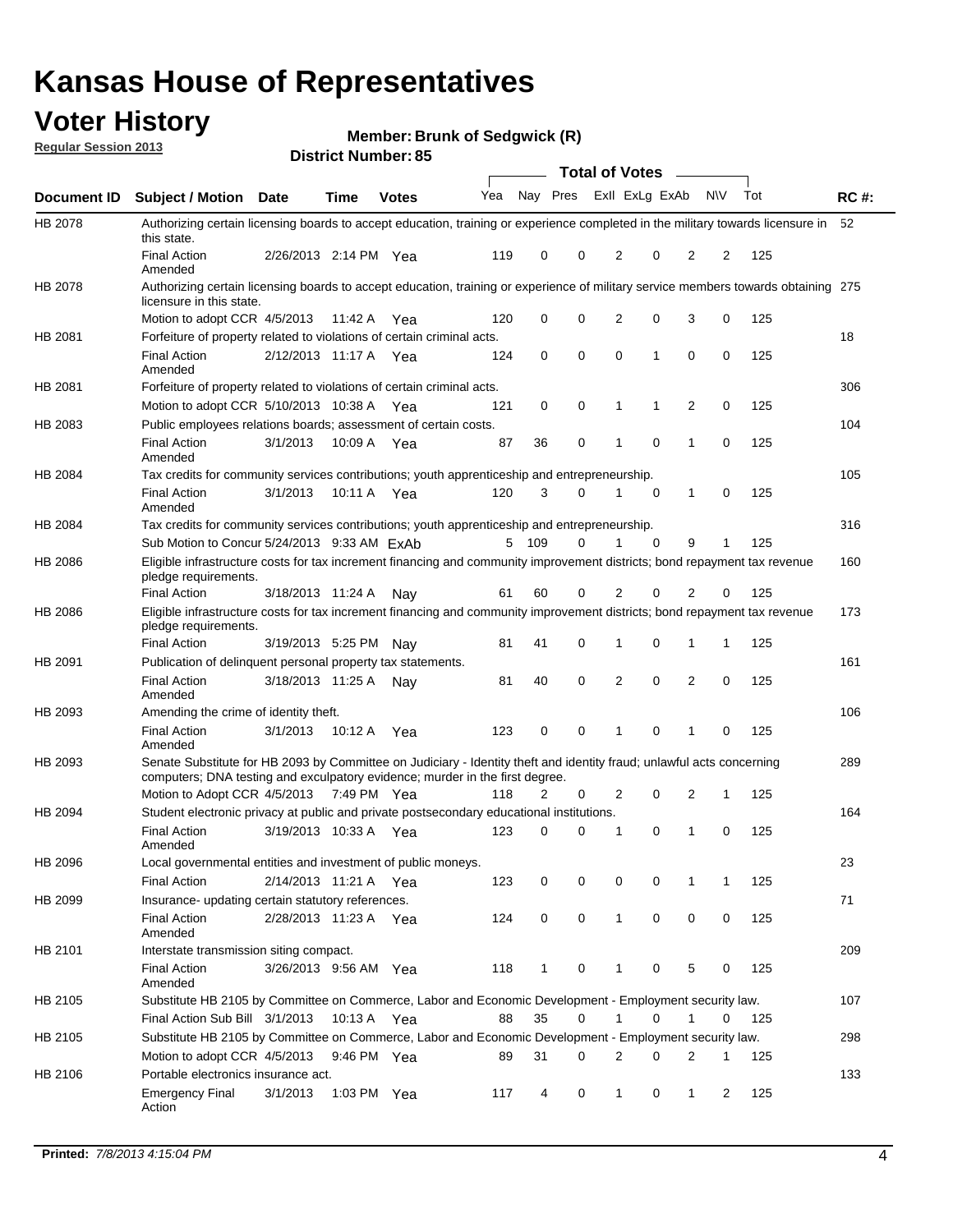## **Voter History**

**Member: Brunk of Sedgwick (R)** 

**Regular Session 2013**

| Nay Pres Exll ExLg ExAb<br><b>NV</b><br>Tot<br>Yea<br><b>RC#:</b><br><b>Subject / Motion</b><br><b>Time</b><br><b>Date</b><br><b>Votes</b><br>134<br>Insurance; enacting the electronic notice and document act.<br>3/1/2013<br>121<br>0<br>0<br>0<br>125<br><b>Emergency Final</b><br>1:04 PM Yea<br>1<br>1<br>2<br><b>Action Amend</b><br>281<br>Insurance; enacting the electronic notice and document act, return of premiums separate from the notice of adverse<br>underwriting decision, statutory updates, uninsurable health plan increase in lifetime limit, mandate lite, certain company<br>dividend plans.<br>2<br>3<br>Motion to Adopt CCR 4/5/2013<br>50<br>0<br>0<br>1<br>125<br>4:06 PM Yea<br>69<br>108<br>School finance; military pupil count.<br>0<br><b>Final Action</b><br>19<br>0<br>$\mathbf{1}$<br>0<br>125<br>3/1/2013<br>10:15 A<br>104<br>1<br>Yea<br>Enacting the Kansas children's protection act.<br>277<br>Motion to Adopt CCR 4/5/2013<br>2<br>0<br>2<br>0<br>3<br>2<br>125<br>12:31 P Yea<br>116<br>Campaign finance; transfer of campaign money to another candidacy.<br>72<br>0<br>0<br>125<br>2/28/2013 11:25 A Yea<br>29<br>0<br>0<br><b>Final Action</b><br>95<br>1<br>Amended<br>21<br>Debt setoff; collection assistance fee.<br><b>Final Action</b><br>2/13/2013 11:34 A<br>32<br>0<br>0<br>3<br>0<br>125<br>90<br>0<br>Yea<br>Relating to the employment of retired judges and justices.<br>73<br>0<br>0<br>0<br><b>Final Action</b><br>0<br>0<br>125<br>2/28/2013 11:27 A<br>124<br>1<br>Yea<br>Courts; employment of retired judges and justices; court debt setoff.<br>309<br>$\overline{2}$<br>Motion to Adopt CCR 5/14/2013 2:14 PM Yea<br>13<br>0<br>0<br>9<br>125<br>100<br>1<br>Preservation of historic property; environs authority deleted.<br>62<br>0<br>0<br>0<br><b>Final Action</b><br>2/27/2013 12:30 P<br>99<br>24<br>1<br>125<br>Yea<br>1<br>Updating provisions relating to the Kansas bureau of investigations DNA database.<br>109<br><b>Final Action</b><br>3/1/2013<br>10:16 A<br>121<br>2<br>0<br>0<br>0<br>125<br>1<br>Yea<br>1<br>Amended<br>Updating provisions relating to DNA collection and DNA evidence; amending the definition of a bet for purposes of the Kansas 302<br>criminal code; sentencing for possession of a firearm during a drug felony<br>Motion to adopt CCR 5/9/2013 11:32 A Nay<br>0<br>0<br>125<br>49<br>0<br>1<br>74<br>1<br>Real estate brokers and salespersons; licensing requirements; sales transaction requirements.<br>37<br>HB 2122<br>2/20/2013 11:13 A Yea<br>121<br>2<br>0<br>125<br><b>Final Action</b><br>1<br>0<br>0<br>Amended<br>HB 2125<br>38<br>Increasing real estate broker's and salesperson's license fees.<br><b>Final Action</b><br>2/20/2013 12:16 P<br>71<br>50<br>0<br>0<br>0<br>3<br>125<br>Pres<br>1<br>HB 2128<br>74<br>Open records act; exceptions.<br><b>Final Action</b><br>2/28/2013 11:28 A<br>0<br>0<br>0<br>0<br>0<br>125<br>124<br>1<br>Yea<br>Amended<br>259<br>Open records act; exceptions.<br>0<br>0<br>3<br>$\overline{2}$<br>125<br>Motion to Concur<br>4/3/2013<br>10:29 A<br>119<br>0<br><b>NV</b><br>1<br>30<br>HB 2130<br>Elections; petition circulators.<br>0<br>2<br>0<br>0<br>125<br><b>Final Action</b><br>2/18/2013 11:17 A<br>118<br>$\mathbf{1}$<br>4<br>Yea<br>Property tax exemption; military housing.<br>162<br>HB 2135<br>0<br>$\overline{2}$<br>0<br><b>Final Action</b><br>3/18/2013 11:27 A<br>4<br>$\overline{2}$<br>0<br>125<br>Yea<br>117<br>53<br>HB 2138<br>Repealing statutes related to oil and gas.<br>0<br>0<br>$\overline{2}$<br>0<br>$\overline{2}$<br>125<br><b>Final Action</b><br>2/26/2013 2:16 PM Yea<br>119<br>$\overline{2}$<br>Amended<br>Canceled warrants.<br>75<br><b>Final Action</b><br>25<br>0<br>$\mathbf{1}$<br>0<br>0<br>0<br>125<br>2/28/2013 11:30 A<br>99<br>Yea<br>Amended<br>266<br>Canceled warrants.<br>Motion to Concur<br>4/4/2013<br>2:40 PM<br>114<br>8<br>0<br>0<br>2<br>0<br>125<br>1<br>Yea<br>39<br>HB 2140<br>Repealing K.S.A. 72-60b03<br><b>Final Action</b><br>2/20/2013 12:17 P<br>122<br>0<br>0<br>0<br>0<br>0<br>125<br>3<br>Yea |             |  |  |  | <b>Total of Votes</b> |  | $\sim$ |  |  |
|-----------------------------------------------------------------------------------------------------------------------------------------------------------------------------------------------------------------------------------------------------------------------------------------------------------------------------------------------------------------------------------------------------------------------------------------------------------------------------------------------------------------------------------------------------------------------------------------------------------------------------------------------------------------------------------------------------------------------------------------------------------------------------------------------------------------------------------------------------------------------------------------------------------------------------------------------------------------------------------------------------------------------------------------------------------------------------------------------------------------------------------------------------------------------------------------------------------------------------------------------------------------------------------------------------------------------------------------------------------------------------------------------------------------------------------------------------------------------------------------------------------------------------------------------------------------------------------------------------------------------------------------------------------------------------------------------------------------------------------------------------------------------------------------------------------------------------------------------------------------------------------------------------------------------------------------------------------------------------------------------------------------------------------------------------------------------------------------------------------------------------------------------------------------------------------------------------------------------------------------------------------------------------------------------------------------------------------------------------------------------------------------------------------------------------------------------------------------------------------------------------------------------------------------------------------------------------------------------------------------------------------------------------------------------------------------------------------------------------------------------------------------------------------------------------------------------------------------------------------------------------------------------------------------------------------------------------------------------------------------------------------------------------------------------------------------------------------------------------------------------------------------------------------------------------------------------------------------------------------------------------------------------------------------------------------------------------------------------------------------------------------------------------------------------------------------------------------------------------------------------------------------------------------------------------------------------------------------------------------------------------------------------------------------------------------------------------------------------------------------------------------------------------------------------------------------------------------------------------------------------------------------------------------------------------------------------------------------------------------------------------------------------------------------------------------------------------------------------------------------------------------------------------|-------------|--|--|--|-----------------------|--|--------|--|--|
|                                                                                                                                                                                                                                                                                                                                                                                                                                                                                                                                                                                                                                                                                                                                                                                                                                                                                                                                                                                                                                                                                                                                                                                                                                                                                                                                                                                                                                                                                                                                                                                                                                                                                                                                                                                                                                                                                                                                                                                                                                                                                                                                                                                                                                                                                                                                                                                                                                                                                                                                                                                                                                                                                                                                                                                                                                                                                                                                                                                                                                                                                                                                                                                                                                                                                                                                                                                                                                                                                                                                                                                                                                                                                                                                                                                                                                                                                                                                                                                                                                                                                                                                                     | Document ID |  |  |  |                       |  |        |  |  |
|                                                                                                                                                                                                                                                                                                                                                                                                                                                                                                                                                                                                                                                                                                                                                                                                                                                                                                                                                                                                                                                                                                                                                                                                                                                                                                                                                                                                                                                                                                                                                                                                                                                                                                                                                                                                                                                                                                                                                                                                                                                                                                                                                                                                                                                                                                                                                                                                                                                                                                                                                                                                                                                                                                                                                                                                                                                                                                                                                                                                                                                                                                                                                                                                                                                                                                                                                                                                                                                                                                                                                                                                                                                                                                                                                                                                                                                                                                                                                                                                                                                                                                                                                     | HB 2107     |  |  |  |                       |  |        |  |  |
|                                                                                                                                                                                                                                                                                                                                                                                                                                                                                                                                                                                                                                                                                                                                                                                                                                                                                                                                                                                                                                                                                                                                                                                                                                                                                                                                                                                                                                                                                                                                                                                                                                                                                                                                                                                                                                                                                                                                                                                                                                                                                                                                                                                                                                                                                                                                                                                                                                                                                                                                                                                                                                                                                                                                                                                                                                                                                                                                                                                                                                                                                                                                                                                                                                                                                                                                                                                                                                                                                                                                                                                                                                                                                                                                                                                                                                                                                                                                                                                                                                                                                                                                                     |             |  |  |  |                       |  |        |  |  |
|                                                                                                                                                                                                                                                                                                                                                                                                                                                                                                                                                                                                                                                                                                                                                                                                                                                                                                                                                                                                                                                                                                                                                                                                                                                                                                                                                                                                                                                                                                                                                                                                                                                                                                                                                                                                                                                                                                                                                                                                                                                                                                                                                                                                                                                                                                                                                                                                                                                                                                                                                                                                                                                                                                                                                                                                                                                                                                                                                                                                                                                                                                                                                                                                                                                                                                                                                                                                                                                                                                                                                                                                                                                                                                                                                                                                                                                                                                                                                                                                                                                                                                                                                     | HB 2107     |  |  |  |                       |  |        |  |  |
|                                                                                                                                                                                                                                                                                                                                                                                                                                                                                                                                                                                                                                                                                                                                                                                                                                                                                                                                                                                                                                                                                                                                                                                                                                                                                                                                                                                                                                                                                                                                                                                                                                                                                                                                                                                                                                                                                                                                                                                                                                                                                                                                                                                                                                                                                                                                                                                                                                                                                                                                                                                                                                                                                                                                                                                                                                                                                                                                                                                                                                                                                                                                                                                                                                                                                                                                                                                                                                                                                                                                                                                                                                                                                                                                                                                                                                                                                                                                                                                                                                                                                                                                                     |             |  |  |  |                       |  |        |  |  |
|                                                                                                                                                                                                                                                                                                                                                                                                                                                                                                                                                                                                                                                                                                                                                                                                                                                                                                                                                                                                                                                                                                                                                                                                                                                                                                                                                                                                                                                                                                                                                                                                                                                                                                                                                                                                                                                                                                                                                                                                                                                                                                                                                                                                                                                                                                                                                                                                                                                                                                                                                                                                                                                                                                                                                                                                                                                                                                                                                                                                                                                                                                                                                                                                                                                                                                                                                                                                                                                                                                                                                                                                                                                                                                                                                                                                                                                                                                                                                                                                                                                                                                                                                     | HB 2109     |  |  |  |                       |  |        |  |  |
|                                                                                                                                                                                                                                                                                                                                                                                                                                                                                                                                                                                                                                                                                                                                                                                                                                                                                                                                                                                                                                                                                                                                                                                                                                                                                                                                                                                                                                                                                                                                                                                                                                                                                                                                                                                                                                                                                                                                                                                                                                                                                                                                                                                                                                                                                                                                                                                                                                                                                                                                                                                                                                                                                                                                                                                                                                                                                                                                                                                                                                                                                                                                                                                                                                                                                                                                                                                                                                                                                                                                                                                                                                                                                                                                                                                                                                                                                                                                                                                                                                                                                                                                                     |             |  |  |  |                       |  |        |  |  |
|                                                                                                                                                                                                                                                                                                                                                                                                                                                                                                                                                                                                                                                                                                                                                                                                                                                                                                                                                                                                                                                                                                                                                                                                                                                                                                                                                                                                                                                                                                                                                                                                                                                                                                                                                                                                                                                                                                                                                                                                                                                                                                                                                                                                                                                                                                                                                                                                                                                                                                                                                                                                                                                                                                                                                                                                                                                                                                                                                                                                                                                                                                                                                                                                                                                                                                                                                                                                                                                                                                                                                                                                                                                                                                                                                                                                                                                                                                                                                                                                                                                                                                                                                     | HB 2109     |  |  |  |                       |  |        |  |  |
|                                                                                                                                                                                                                                                                                                                                                                                                                                                                                                                                                                                                                                                                                                                                                                                                                                                                                                                                                                                                                                                                                                                                                                                                                                                                                                                                                                                                                                                                                                                                                                                                                                                                                                                                                                                                                                                                                                                                                                                                                                                                                                                                                                                                                                                                                                                                                                                                                                                                                                                                                                                                                                                                                                                                                                                                                                                                                                                                                                                                                                                                                                                                                                                                                                                                                                                                                                                                                                                                                                                                                                                                                                                                                                                                                                                                                                                                                                                                                                                                                                                                                                                                                     |             |  |  |  |                       |  |        |  |  |
|                                                                                                                                                                                                                                                                                                                                                                                                                                                                                                                                                                                                                                                                                                                                                                                                                                                                                                                                                                                                                                                                                                                                                                                                                                                                                                                                                                                                                                                                                                                                                                                                                                                                                                                                                                                                                                                                                                                                                                                                                                                                                                                                                                                                                                                                                                                                                                                                                                                                                                                                                                                                                                                                                                                                                                                                                                                                                                                                                                                                                                                                                                                                                                                                                                                                                                                                                                                                                                                                                                                                                                                                                                                                                                                                                                                                                                                                                                                                                                                                                                                                                                                                                     | HB 2112     |  |  |  |                       |  |        |  |  |
|                                                                                                                                                                                                                                                                                                                                                                                                                                                                                                                                                                                                                                                                                                                                                                                                                                                                                                                                                                                                                                                                                                                                                                                                                                                                                                                                                                                                                                                                                                                                                                                                                                                                                                                                                                                                                                                                                                                                                                                                                                                                                                                                                                                                                                                                                                                                                                                                                                                                                                                                                                                                                                                                                                                                                                                                                                                                                                                                                                                                                                                                                                                                                                                                                                                                                                                                                                                                                                                                                                                                                                                                                                                                                                                                                                                                                                                                                                                                                                                                                                                                                                                                                     |             |  |  |  |                       |  |        |  |  |
|                                                                                                                                                                                                                                                                                                                                                                                                                                                                                                                                                                                                                                                                                                                                                                                                                                                                                                                                                                                                                                                                                                                                                                                                                                                                                                                                                                                                                                                                                                                                                                                                                                                                                                                                                                                                                                                                                                                                                                                                                                                                                                                                                                                                                                                                                                                                                                                                                                                                                                                                                                                                                                                                                                                                                                                                                                                                                                                                                                                                                                                                                                                                                                                                                                                                                                                                                                                                                                                                                                                                                                                                                                                                                                                                                                                                                                                                                                                                                                                                                                                                                                                                                     | HB 2114     |  |  |  |                       |  |        |  |  |
|                                                                                                                                                                                                                                                                                                                                                                                                                                                                                                                                                                                                                                                                                                                                                                                                                                                                                                                                                                                                                                                                                                                                                                                                                                                                                                                                                                                                                                                                                                                                                                                                                                                                                                                                                                                                                                                                                                                                                                                                                                                                                                                                                                                                                                                                                                                                                                                                                                                                                                                                                                                                                                                                                                                                                                                                                                                                                                                                                                                                                                                                                                                                                                                                                                                                                                                                                                                                                                                                                                                                                                                                                                                                                                                                                                                                                                                                                                                                                                                                                                                                                                                                                     |             |  |  |  |                       |  |        |  |  |
|                                                                                                                                                                                                                                                                                                                                                                                                                                                                                                                                                                                                                                                                                                                                                                                                                                                                                                                                                                                                                                                                                                                                                                                                                                                                                                                                                                                                                                                                                                                                                                                                                                                                                                                                                                                                                                                                                                                                                                                                                                                                                                                                                                                                                                                                                                                                                                                                                                                                                                                                                                                                                                                                                                                                                                                                                                                                                                                                                                                                                                                                                                                                                                                                                                                                                                                                                                                                                                                                                                                                                                                                                                                                                                                                                                                                                                                                                                                                                                                                                                                                                                                                                     | HB 2115     |  |  |  |                       |  |        |  |  |
|                                                                                                                                                                                                                                                                                                                                                                                                                                                                                                                                                                                                                                                                                                                                                                                                                                                                                                                                                                                                                                                                                                                                                                                                                                                                                                                                                                                                                                                                                                                                                                                                                                                                                                                                                                                                                                                                                                                                                                                                                                                                                                                                                                                                                                                                                                                                                                                                                                                                                                                                                                                                                                                                                                                                                                                                                                                                                                                                                                                                                                                                                                                                                                                                                                                                                                                                                                                                                                                                                                                                                                                                                                                                                                                                                                                                                                                                                                                                                                                                                                                                                                                                                     |             |  |  |  |                       |  |        |  |  |
|                                                                                                                                                                                                                                                                                                                                                                                                                                                                                                                                                                                                                                                                                                                                                                                                                                                                                                                                                                                                                                                                                                                                                                                                                                                                                                                                                                                                                                                                                                                                                                                                                                                                                                                                                                                                                                                                                                                                                                                                                                                                                                                                                                                                                                                                                                                                                                                                                                                                                                                                                                                                                                                                                                                                                                                                                                                                                                                                                                                                                                                                                                                                                                                                                                                                                                                                                                                                                                                                                                                                                                                                                                                                                                                                                                                                                                                                                                                                                                                                                                                                                                                                                     | HB 2115     |  |  |  |                       |  |        |  |  |
|                                                                                                                                                                                                                                                                                                                                                                                                                                                                                                                                                                                                                                                                                                                                                                                                                                                                                                                                                                                                                                                                                                                                                                                                                                                                                                                                                                                                                                                                                                                                                                                                                                                                                                                                                                                                                                                                                                                                                                                                                                                                                                                                                                                                                                                                                                                                                                                                                                                                                                                                                                                                                                                                                                                                                                                                                                                                                                                                                                                                                                                                                                                                                                                                                                                                                                                                                                                                                                                                                                                                                                                                                                                                                                                                                                                                                                                                                                                                                                                                                                                                                                                                                     |             |  |  |  |                       |  |        |  |  |
|                                                                                                                                                                                                                                                                                                                                                                                                                                                                                                                                                                                                                                                                                                                                                                                                                                                                                                                                                                                                                                                                                                                                                                                                                                                                                                                                                                                                                                                                                                                                                                                                                                                                                                                                                                                                                                                                                                                                                                                                                                                                                                                                                                                                                                                                                                                                                                                                                                                                                                                                                                                                                                                                                                                                                                                                                                                                                                                                                                                                                                                                                                                                                                                                                                                                                                                                                                                                                                                                                                                                                                                                                                                                                                                                                                                                                                                                                                                                                                                                                                                                                                                                                     | HB 2118     |  |  |  |                       |  |        |  |  |
|                                                                                                                                                                                                                                                                                                                                                                                                                                                                                                                                                                                                                                                                                                                                                                                                                                                                                                                                                                                                                                                                                                                                                                                                                                                                                                                                                                                                                                                                                                                                                                                                                                                                                                                                                                                                                                                                                                                                                                                                                                                                                                                                                                                                                                                                                                                                                                                                                                                                                                                                                                                                                                                                                                                                                                                                                                                                                                                                                                                                                                                                                                                                                                                                                                                                                                                                                                                                                                                                                                                                                                                                                                                                                                                                                                                                                                                                                                                                                                                                                                                                                                                                                     |             |  |  |  |                       |  |        |  |  |
|                                                                                                                                                                                                                                                                                                                                                                                                                                                                                                                                                                                                                                                                                                                                                                                                                                                                                                                                                                                                                                                                                                                                                                                                                                                                                                                                                                                                                                                                                                                                                                                                                                                                                                                                                                                                                                                                                                                                                                                                                                                                                                                                                                                                                                                                                                                                                                                                                                                                                                                                                                                                                                                                                                                                                                                                                                                                                                                                                                                                                                                                                                                                                                                                                                                                                                                                                                                                                                                                                                                                                                                                                                                                                                                                                                                                                                                                                                                                                                                                                                                                                                                                                     | HB 2120     |  |  |  |                       |  |        |  |  |
|                                                                                                                                                                                                                                                                                                                                                                                                                                                                                                                                                                                                                                                                                                                                                                                                                                                                                                                                                                                                                                                                                                                                                                                                                                                                                                                                                                                                                                                                                                                                                                                                                                                                                                                                                                                                                                                                                                                                                                                                                                                                                                                                                                                                                                                                                                                                                                                                                                                                                                                                                                                                                                                                                                                                                                                                                                                                                                                                                                                                                                                                                                                                                                                                                                                                                                                                                                                                                                                                                                                                                                                                                                                                                                                                                                                                                                                                                                                                                                                                                                                                                                                                                     |             |  |  |  |                       |  |        |  |  |
|                                                                                                                                                                                                                                                                                                                                                                                                                                                                                                                                                                                                                                                                                                                                                                                                                                                                                                                                                                                                                                                                                                                                                                                                                                                                                                                                                                                                                                                                                                                                                                                                                                                                                                                                                                                                                                                                                                                                                                                                                                                                                                                                                                                                                                                                                                                                                                                                                                                                                                                                                                                                                                                                                                                                                                                                                                                                                                                                                                                                                                                                                                                                                                                                                                                                                                                                                                                                                                                                                                                                                                                                                                                                                                                                                                                                                                                                                                                                                                                                                                                                                                                                                     | HB 2120     |  |  |  |                       |  |        |  |  |
|                                                                                                                                                                                                                                                                                                                                                                                                                                                                                                                                                                                                                                                                                                                                                                                                                                                                                                                                                                                                                                                                                                                                                                                                                                                                                                                                                                                                                                                                                                                                                                                                                                                                                                                                                                                                                                                                                                                                                                                                                                                                                                                                                                                                                                                                                                                                                                                                                                                                                                                                                                                                                                                                                                                                                                                                                                                                                                                                                                                                                                                                                                                                                                                                                                                                                                                                                                                                                                                                                                                                                                                                                                                                                                                                                                                                                                                                                                                                                                                                                                                                                                                                                     |             |  |  |  |                       |  |        |  |  |
|                                                                                                                                                                                                                                                                                                                                                                                                                                                                                                                                                                                                                                                                                                                                                                                                                                                                                                                                                                                                                                                                                                                                                                                                                                                                                                                                                                                                                                                                                                                                                                                                                                                                                                                                                                                                                                                                                                                                                                                                                                                                                                                                                                                                                                                                                                                                                                                                                                                                                                                                                                                                                                                                                                                                                                                                                                                                                                                                                                                                                                                                                                                                                                                                                                                                                                                                                                                                                                                                                                                                                                                                                                                                                                                                                                                                                                                                                                                                                                                                                                                                                                                                                     |             |  |  |  |                       |  |        |  |  |
|                                                                                                                                                                                                                                                                                                                                                                                                                                                                                                                                                                                                                                                                                                                                                                                                                                                                                                                                                                                                                                                                                                                                                                                                                                                                                                                                                                                                                                                                                                                                                                                                                                                                                                                                                                                                                                                                                                                                                                                                                                                                                                                                                                                                                                                                                                                                                                                                                                                                                                                                                                                                                                                                                                                                                                                                                                                                                                                                                                                                                                                                                                                                                                                                                                                                                                                                                                                                                                                                                                                                                                                                                                                                                                                                                                                                                                                                                                                                                                                                                                                                                                                                                     |             |  |  |  |                       |  |        |  |  |
|                                                                                                                                                                                                                                                                                                                                                                                                                                                                                                                                                                                                                                                                                                                                                                                                                                                                                                                                                                                                                                                                                                                                                                                                                                                                                                                                                                                                                                                                                                                                                                                                                                                                                                                                                                                                                                                                                                                                                                                                                                                                                                                                                                                                                                                                                                                                                                                                                                                                                                                                                                                                                                                                                                                                                                                                                                                                                                                                                                                                                                                                                                                                                                                                                                                                                                                                                                                                                                                                                                                                                                                                                                                                                                                                                                                                                                                                                                                                                                                                                                                                                                                                                     |             |  |  |  |                       |  |        |  |  |
|                                                                                                                                                                                                                                                                                                                                                                                                                                                                                                                                                                                                                                                                                                                                                                                                                                                                                                                                                                                                                                                                                                                                                                                                                                                                                                                                                                                                                                                                                                                                                                                                                                                                                                                                                                                                                                                                                                                                                                                                                                                                                                                                                                                                                                                                                                                                                                                                                                                                                                                                                                                                                                                                                                                                                                                                                                                                                                                                                                                                                                                                                                                                                                                                                                                                                                                                                                                                                                                                                                                                                                                                                                                                                                                                                                                                                                                                                                                                                                                                                                                                                                                                                     |             |  |  |  |                       |  |        |  |  |
|                                                                                                                                                                                                                                                                                                                                                                                                                                                                                                                                                                                                                                                                                                                                                                                                                                                                                                                                                                                                                                                                                                                                                                                                                                                                                                                                                                                                                                                                                                                                                                                                                                                                                                                                                                                                                                                                                                                                                                                                                                                                                                                                                                                                                                                                                                                                                                                                                                                                                                                                                                                                                                                                                                                                                                                                                                                                                                                                                                                                                                                                                                                                                                                                                                                                                                                                                                                                                                                                                                                                                                                                                                                                                                                                                                                                                                                                                                                                                                                                                                                                                                                                                     |             |  |  |  |                       |  |        |  |  |
|                                                                                                                                                                                                                                                                                                                                                                                                                                                                                                                                                                                                                                                                                                                                                                                                                                                                                                                                                                                                                                                                                                                                                                                                                                                                                                                                                                                                                                                                                                                                                                                                                                                                                                                                                                                                                                                                                                                                                                                                                                                                                                                                                                                                                                                                                                                                                                                                                                                                                                                                                                                                                                                                                                                                                                                                                                                                                                                                                                                                                                                                                                                                                                                                                                                                                                                                                                                                                                                                                                                                                                                                                                                                                                                                                                                                                                                                                                                                                                                                                                                                                                                                                     | HB 2128     |  |  |  |                       |  |        |  |  |
|                                                                                                                                                                                                                                                                                                                                                                                                                                                                                                                                                                                                                                                                                                                                                                                                                                                                                                                                                                                                                                                                                                                                                                                                                                                                                                                                                                                                                                                                                                                                                                                                                                                                                                                                                                                                                                                                                                                                                                                                                                                                                                                                                                                                                                                                                                                                                                                                                                                                                                                                                                                                                                                                                                                                                                                                                                                                                                                                                                                                                                                                                                                                                                                                                                                                                                                                                                                                                                                                                                                                                                                                                                                                                                                                                                                                                                                                                                                                                                                                                                                                                                                                                     |             |  |  |  |                       |  |        |  |  |
|                                                                                                                                                                                                                                                                                                                                                                                                                                                                                                                                                                                                                                                                                                                                                                                                                                                                                                                                                                                                                                                                                                                                                                                                                                                                                                                                                                                                                                                                                                                                                                                                                                                                                                                                                                                                                                                                                                                                                                                                                                                                                                                                                                                                                                                                                                                                                                                                                                                                                                                                                                                                                                                                                                                                                                                                                                                                                                                                                                                                                                                                                                                                                                                                                                                                                                                                                                                                                                                                                                                                                                                                                                                                                                                                                                                                                                                                                                                                                                                                                                                                                                                                                     |             |  |  |  |                       |  |        |  |  |
|                                                                                                                                                                                                                                                                                                                                                                                                                                                                                                                                                                                                                                                                                                                                                                                                                                                                                                                                                                                                                                                                                                                                                                                                                                                                                                                                                                                                                                                                                                                                                                                                                                                                                                                                                                                                                                                                                                                                                                                                                                                                                                                                                                                                                                                                                                                                                                                                                                                                                                                                                                                                                                                                                                                                                                                                                                                                                                                                                                                                                                                                                                                                                                                                                                                                                                                                                                                                                                                                                                                                                                                                                                                                                                                                                                                                                                                                                                                                                                                                                                                                                                                                                     |             |  |  |  |                       |  |        |  |  |
|                                                                                                                                                                                                                                                                                                                                                                                                                                                                                                                                                                                                                                                                                                                                                                                                                                                                                                                                                                                                                                                                                                                                                                                                                                                                                                                                                                                                                                                                                                                                                                                                                                                                                                                                                                                                                                                                                                                                                                                                                                                                                                                                                                                                                                                                                                                                                                                                                                                                                                                                                                                                                                                                                                                                                                                                                                                                                                                                                                                                                                                                                                                                                                                                                                                                                                                                                                                                                                                                                                                                                                                                                                                                                                                                                                                                                                                                                                                                                                                                                                                                                                                                                     |             |  |  |  |                       |  |        |  |  |
|                                                                                                                                                                                                                                                                                                                                                                                                                                                                                                                                                                                                                                                                                                                                                                                                                                                                                                                                                                                                                                                                                                                                                                                                                                                                                                                                                                                                                                                                                                                                                                                                                                                                                                                                                                                                                                                                                                                                                                                                                                                                                                                                                                                                                                                                                                                                                                                                                                                                                                                                                                                                                                                                                                                                                                                                                                                                                                                                                                                                                                                                                                                                                                                                                                                                                                                                                                                                                                                                                                                                                                                                                                                                                                                                                                                                                                                                                                                                                                                                                                                                                                                                                     |             |  |  |  |                       |  |        |  |  |
|                                                                                                                                                                                                                                                                                                                                                                                                                                                                                                                                                                                                                                                                                                                                                                                                                                                                                                                                                                                                                                                                                                                                                                                                                                                                                                                                                                                                                                                                                                                                                                                                                                                                                                                                                                                                                                                                                                                                                                                                                                                                                                                                                                                                                                                                                                                                                                                                                                                                                                                                                                                                                                                                                                                                                                                                                                                                                                                                                                                                                                                                                                                                                                                                                                                                                                                                                                                                                                                                                                                                                                                                                                                                                                                                                                                                                                                                                                                                                                                                                                                                                                                                                     |             |  |  |  |                       |  |        |  |  |
|                                                                                                                                                                                                                                                                                                                                                                                                                                                                                                                                                                                                                                                                                                                                                                                                                                                                                                                                                                                                                                                                                                                                                                                                                                                                                                                                                                                                                                                                                                                                                                                                                                                                                                                                                                                                                                                                                                                                                                                                                                                                                                                                                                                                                                                                                                                                                                                                                                                                                                                                                                                                                                                                                                                                                                                                                                                                                                                                                                                                                                                                                                                                                                                                                                                                                                                                                                                                                                                                                                                                                                                                                                                                                                                                                                                                                                                                                                                                                                                                                                                                                                                                                     |             |  |  |  |                       |  |        |  |  |
|                                                                                                                                                                                                                                                                                                                                                                                                                                                                                                                                                                                                                                                                                                                                                                                                                                                                                                                                                                                                                                                                                                                                                                                                                                                                                                                                                                                                                                                                                                                                                                                                                                                                                                                                                                                                                                                                                                                                                                                                                                                                                                                                                                                                                                                                                                                                                                                                                                                                                                                                                                                                                                                                                                                                                                                                                                                                                                                                                                                                                                                                                                                                                                                                                                                                                                                                                                                                                                                                                                                                                                                                                                                                                                                                                                                                                                                                                                                                                                                                                                                                                                                                                     | HB 2139     |  |  |  |                       |  |        |  |  |
|                                                                                                                                                                                                                                                                                                                                                                                                                                                                                                                                                                                                                                                                                                                                                                                                                                                                                                                                                                                                                                                                                                                                                                                                                                                                                                                                                                                                                                                                                                                                                                                                                                                                                                                                                                                                                                                                                                                                                                                                                                                                                                                                                                                                                                                                                                                                                                                                                                                                                                                                                                                                                                                                                                                                                                                                                                                                                                                                                                                                                                                                                                                                                                                                                                                                                                                                                                                                                                                                                                                                                                                                                                                                                                                                                                                                                                                                                                                                                                                                                                                                                                                                                     |             |  |  |  |                       |  |        |  |  |
|                                                                                                                                                                                                                                                                                                                                                                                                                                                                                                                                                                                                                                                                                                                                                                                                                                                                                                                                                                                                                                                                                                                                                                                                                                                                                                                                                                                                                                                                                                                                                                                                                                                                                                                                                                                                                                                                                                                                                                                                                                                                                                                                                                                                                                                                                                                                                                                                                                                                                                                                                                                                                                                                                                                                                                                                                                                                                                                                                                                                                                                                                                                                                                                                                                                                                                                                                                                                                                                                                                                                                                                                                                                                                                                                                                                                                                                                                                                                                                                                                                                                                                                                                     | HB 2139     |  |  |  |                       |  |        |  |  |
|                                                                                                                                                                                                                                                                                                                                                                                                                                                                                                                                                                                                                                                                                                                                                                                                                                                                                                                                                                                                                                                                                                                                                                                                                                                                                                                                                                                                                                                                                                                                                                                                                                                                                                                                                                                                                                                                                                                                                                                                                                                                                                                                                                                                                                                                                                                                                                                                                                                                                                                                                                                                                                                                                                                                                                                                                                                                                                                                                                                                                                                                                                                                                                                                                                                                                                                                                                                                                                                                                                                                                                                                                                                                                                                                                                                                                                                                                                                                                                                                                                                                                                                                                     |             |  |  |  |                       |  |        |  |  |
|                                                                                                                                                                                                                                                                                                                                                                                                                                                                                                                                                                                                                                                                                                                                                                                                                                                                                                                                                                                                                                                                                                                                                                                                                                                                                                                                                                                                                                                                                                                                                                                                                                                                                                                                                                                                                                                                                                                                                                                                                                                                                                                                                                                                                                                                                                                                                                                                                                                                                                                                                                                                                                                                                                                                                                                                                                                                                                                                                                                                                                                                                                                                                                                                                                                                                                                                                                                                                                                                                                                                                                                                                                                                                                                                                                                                                                                                                                                                                                                                                                                                                                                                                     |             |  |  |  |                       |  |        |  |  |
|                                                                                                                                                                                                                                                                                                                                                                                                                                                                                                                                                                                                                                                                                                                                                                                                                                                                                                                                                                                                                                                                                                                                                                                                                                                                                                                                                                                                                                                                                                                                                                                                                                                                                                                                                                                                                                                                                                                                                                                                                                                                                                                                                                                                                                                                                                                                                                                                                                                                                                                                                                                                                                                                                                                                                                                                                                                                                                                                                                                                                                                                                                                                                                                                                                                                                                                                                                                                                                                                                                                                                                                                                                                                                                                                                                                                                                                                                                                                                                                                                                                                                                                                                     |             |  |  |  |                       |  |        |  |  |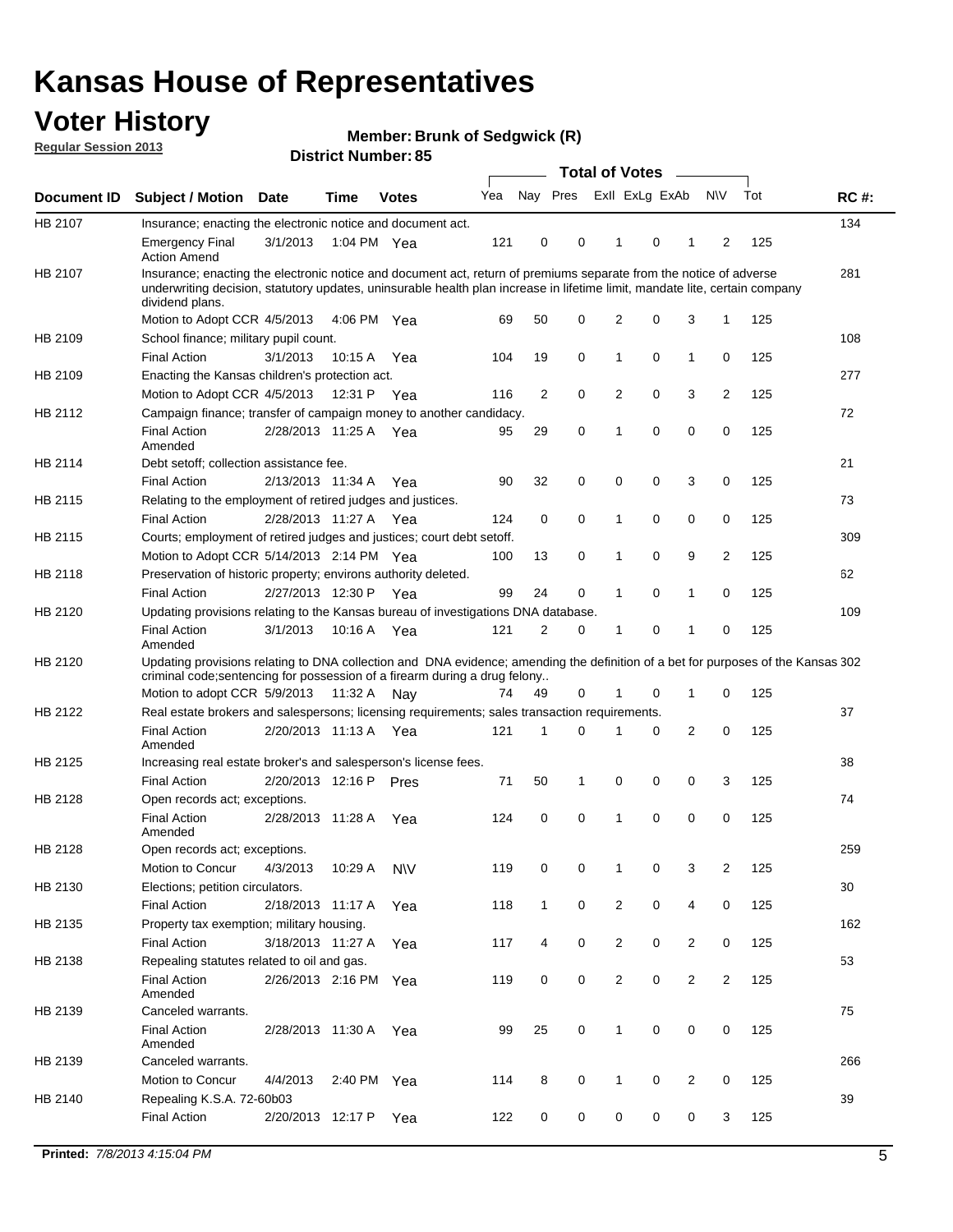## **Voter History**

**Member: Brunk of Sedgwick (R)** 

**Regular Session 2013**

|                    |                                                                                                                                              |          |                       |              |     |    | <b>Total of Votes</b>   |             |          | $\sim 100$     |     |     |             |
|--------------------|----------------------------------------------------------------------------------------------------------------------------------------------|----------|-----------------------|--------------|-----|----|-------------------------|-------------|----------|----------------|-----|-----|-------------|
| <b>Document ID</b> | <b>Subject / Motion Date</b>                                                                                                                 |          | Time                  | <b>Votes</b> | Yea |    | Nay Pres ExII ExLg ExAb |             |          |                | N\V | Tot | <b>RC#:</b> |
| HB 2141            | Repealer; elections process for certain unified school districts.                                                                            |          |                       |              |     |    |                         |             |          |                |     |     | 24          |
|                    | <b>Final Action</b>                                                                                                                          |          | 2/14/2013 11:23 A     | Yea          | 123 | 0  | 0                       | 0           | 0        | 1              | 1   | 125 |             |
| HB 2142            | Certain educational statutes concerning USD land transfers and higher education loan and grant programs.                                     |          |                       |              |     |    |                         |             |          |                |     |     | 40          |
|                    | <b>Final Action</b>                                                                                                                          |          | 2/20/2013 12:19 P Yea |              | 122 | 0  | 0                       | 0           | $\Omega$ | 0              | 3   | 125 |             |
| HB 2143            | Repealing outdated provisions relating to the purchase of certain real estate by the department of corrections.                              |          |                       |              |     |    |                         |             |          |                |     |     | 34          |
|                    | <b>Final Action</b>                                                                                                                          |          | 2/20/2013 11:09 A Yea |              | 122 | 0  | 0                       | 1           | 0        | $\overline{2}$ | 0   | 125 |             |
| HB 2144            | Repealing unnecessary statutes relating to juveniles.                                                                                        |          |                       |              |     |    |                         |             |          |                |     |     | 76          |
|                    | <b>Final Action</b>                                                                                                                          |          | 2/28/2013 11:32 A Yea |              | 124 | 0  | 0                       | 1           | 0        | 0              | 0   | 125 |             |
| HB 2145            | Repealing K.S.A. 75-5028; concerning the sale of real estate by the secretary of transportation.                                             |          |                       |              |     |    |                         |             |          |                |     |     | 35          |
|                    | <b>Final Action</b>                                                                                                                          |          | 2/20/2013 11:11 A Yea |              | 122 | 0  | 0                       | 1           | 0        | 2              | 0   | 125 |             |
| HB 2146            | Repealing the cancer drug repository program K.S.A. 2012 Supp. 65-1664 through 65-1667 and amending K.S.A. 2012 Supp. 77<br>65-1636.         |          |                       |              |     |    |                         |             |          |                |     |     |             |
|                    | <b>Final Action</b>                                                                                                                          |          | 2/28/2013 11:33 A     | Yea          | 124 | 0  | 0                       | 1           | $\Omega$ | 0              | 0   | 125 |             |
| HB 2147            | Repealer; use of metric system on certain road signs and markers, moving of heavy vehicles on bridges or culverts, interstate 94<br>bridges. |          |                       |              |     |    |                         |             |          |                |     |     |             |
|                    | <b>Final Action</b>                                                                                                                          | 3/1/2013 |                       | 9:52 AM Yea  | 123 | 0  | 0                       |             | 0        | 1              | 0   | 125 |             |
| HB 2148            | Repealers; postsecondary education scholarship provisions.                                                                                   |          |                       |              |     |    |                         |             |          |                |     |     | 41          |
|                    | <b>Final Action</b>                                                                                                                          |          | 2/20/2013 12:21 P     | Yea          | 106 | 16 | $\mathbf 0$             | 0           | 0        | $\mathbf 0$    | 3   | 125 |             |
| HB 2149            | Repealers; postsecondary education student loans and tuition grants.                                                                         |          |                       |              |     |    |                         |             |          |                |     |     | 42          |
|                    | <b>Final Action</b>                                                                                                                          |          | 2/20/2013 12:22 P     | Yea          | 108 | 14 | 0                       | 0           | $\Omega$ | $\Omega$       | 3   | 125 |             |
| HB 2149            | Repealing a \$500,000 transfer from highway patrol training center fund to the state general fund.                                           |          |                       |              |     |    |                         |             |          |                |     |     | 314         |
|                    | Motion to Concur                                                                                                                             |          | 5/23/2013 10:22 A Yea |              | 113 | 0  | 0                       |             | 0        | 8              | 3   | 125 |             |
| HB 2150            | Repealers; workforce development loan program act.                                                                                           |          |                       |              |     |    |                         |             |          |                |     |     | 78          |
|                    | <b>Final Action</b>                                                                                                                          |          | 2/28/2013 11:34 A Yea |              | 94  | 30 | $\mathbf 0$             | 1           | 0        | 0              | 0   | 125 |             |
| HB 2150            | Senate Substitute for HB 2150 by Committee on Commerce--Concerning the Kansas employment first oversight commission.                         |          |                       |              |     |    |                         |             |          |                |     |     | 267         |
|                    | Motion to Concur                                                                                                                             |          | 4/4/2013 2:44 PM Yea  |              | 110 | 12 | 0                       | 1           | 0        | 2              | 0   | 125 |             |
| HB 2151            | Repealers; report on medically underserved areas of the state.                                                                               |          |                       |              |     |    |                         |             |          |                |     |     | 63          |
|                    | <b>Final Action</b>                                                                                                                          |          | 2/27/2013 12:31 P     | Yea          | 123 | 0  | $\mathbf 0$             | 1           | 0        | 1              | 0   | 125 |             |
| HB 2152            | Repealer: uniform land sales practices act.                                                                                                  |          |                       |              |     |    |                         |             |          |                |     |     | 36          |
|                    | <b>Final Action</b>                                                                                                                          |          | 2/20/2013 11:12 A     | Yea          | 122 | 0  | $\mathbf 0$             | 1           | 0        | 2              | 0   | 125 |             |
| HB 2153            | Unused medications act; dontating entities.                                                                                                  |          |                       |              |     |    |                         |             |          |                |     |     | 64          |
|                    | <b>Final Action</b><br>Amended                                                                                                               |          | 2/27/2013 12:33 P     | Yea          | 123 | 0  | 0                       | 1           | 0        | 1              | 0   | 125 |             |
| HB 2154            | Senate Substitute for HB 2154 by Committee on Public Health and Welfare--Cosmetology; relating to licensure and renewal of 31                |          |                       |              |     |    |                         |             |          |                |     |     |             |
|                    | persons, salons and clinics.                                                                                                                 |          |                       |              |     |    |                         |             |          |                |     |     |             |
|                    | <b>Final Action</b><br>Amended                                                                                                               |          | 2/18/2013 11:19 A     | Yea          | 119 | 0  | 0                       | 2           | 0        | 4              | 0   | 125 |             |
| HB 2155            | Cosmetology; relating to licensure and renewal.                                                                                              |          |                       |              |     |    |                         |             |          |                |     |     | 32          |
|                    | <b>Final Action</b>                                                                                                                          |          | 2/18/2013 11:21 A Yea |              | 119 | 0  | 0                       | 2           | 0        |                | 0   | 125 |             |
| HB 2156            | Amended<br>Repealers; school finance; area vocational school fund; local effort as applied to U.S.D. No. 450                                 |          |                       |              |     |    |                         |             |          |                |     |     | 43          |
|                    | <b>Final Action</b>                                                                                                                          |          | 2/20/2013 12:23 P     |              | 122 | 0  | 0                       | 0           | 0        | 0              | 3   | 125 |             |
| HB 2160            | Quality care assessment on skilled nursing care facilities.                                                                                  |          |                       | Yea          |     |    |                         |             |          |                |     |     | 144         |
|                    |                                                                                                                                              |          | 12:13 P               |              |     |    |                         |             |          |                |     |     |             |
|                    | <b>Final Action</b>                                                                                                                          | 3/7/2013 |                       | Yea          | 100 | 21 | 0                       | 1           | 0        | 3              | 0   | 125 |             |
| HB 2162            | Prohibition on use of state appropriated moneys to lobby relating to gun control at federal, state and local ogvernment level.               |          |                       |              |     |    |                         |             |          |                |     |     | 79          |
|                    | <b>Final Action</b><br>Amended                                                                                                               |          | 2/28/2013 11:36 A Yea |              | 120 | 4  | 0                       | $\mathbf 1$ | 0        | 0              | 0   | 125 |             |
| HB 2162            | Prohibition on use of state appropriated moneys to lobby at federal, state and local government levels relating to gun control.              |          |                       |              |     |    |                         |             |          |                |     |     | 312         |
|                    | Motion to adopt CCR 5/21/2013 2:52 PM Yea                                                                                                    |          |                       |              | 83  | 28 | 0                       |             | 0        | 13             | 0   | 125 |             |
| HB 2163            | Relating to garnishment proceedings.                                                                                                         |          |                       |              |     |    |                         |             |          |                |     |     | 80          |
|                    | <b>Final Action</b>                                                                                                                          |          | 2/28/2013 11:37 A Yea |              | 124 | 0  | 0                       | $\mathbf 1$ | 0        | 0              | 0   | 125 |             |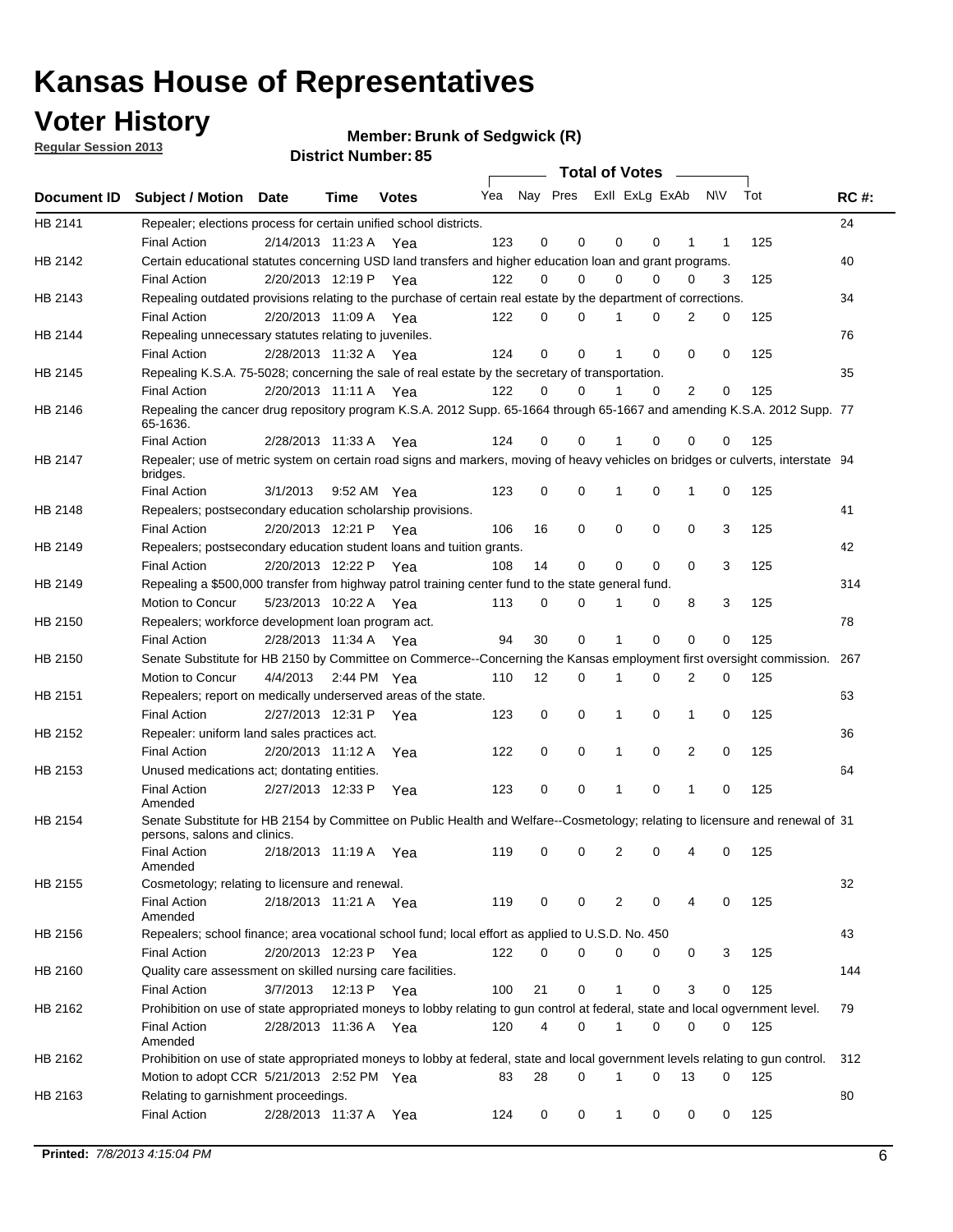## **Voter History**

**Member: Brunk of Sedgwick (R)** 

**Regular Session 2013**

|             |                                                                                                                                                                                                                                    |                       |             | טט ו וטג וזעווווערו ע |     |          |          | <b>Total of Votes</b> |          | $\sim$         |                |     |             |
|-------------|------------------------------------------------------------------------------------------------------------------------------------------------------------------------------------------------------------------------------------|-----------------------|-------------|-----------------------|-----|----------|----------|-----------------------|----------|----------------|----------------|-----|-------------|
| Document ID | <b>Subject / Motion Date</b>                                                                                                                                                                                                       |                       | Time        | <b>Votes</b>          | Yea | Nay Pres |          | Exll ExLg ExAb        |          |                | N\V            | Tot | <b>RC#:</b> |
| HB 2164     | Relating to jurors; information disqualifying prospective juror from jury service.                                                                                                                                                 |                       |             |                       |     |          |          |                       |          |                |                |     | 47          |
|             | <b>Final Action</b><br>Amended                                                                                                                                                                                                     | 2/25/2013 12:12 P Yea |             |                       | 75  | 45       | 0        | 0                     | 0        | 0              | 5              | 125 |             |
| HB 2164     | Juries and grand juries.                                                                                                                                                                                                           |                       |             |                       |     |          |          |                       |          |                |                |     | 284         |
|             | Motion to Adopt CCR 4/5/2013                                                                                                                                                                                                       |                       | 5:53 PM Yea |                       | 92  | 28       | 0        | 2                     | 0        | $\overline{2}$ | 1              | 125 |             |
| HB 2166     | Sub HB 2166 by Committee on Judiciary -- Relating to the medical assistance recovery program.                                                                                                                                      |                       |             |                       |     |          |          |                       |          |                |                |     | 165         |
|             | Final Action Sub Bill 3/19/2013 10:34 A Yea<br>Amended                                                                                                                                                                             |                       |             |                       | 112 | 11       | $\Omega$ |                       | 0        | 1              | 0              | 125 |             |
| HB 2167     | Establishing Native American legislative day at the capitol.                                                                                                                                                                       |                       |             |                       |     |          |          |                       |          |                |                |     | 54          |
|             | <b>Final Action</b>                                                                                                                                                                                                                | 2/26/2013 2:17 PM Yea |             |                       | 119 | 0        | $\Omega$ | 2                     | 0        | $\overline{2}$ | 2              | 125 |             |
| HB 2167     | Senate Substitute for HB 2167 by Committee on Federal and State Affairs -- Concerning fireworks; regulations thereof.                                                                                                              |                       |             |                       |     |          |          |                       |          |                |                |     | 261         |
|             | Motion to Concur                                                                                                                                                                                                                   | 4/4/2013              | 11:11 A Yea |                       | 100 | 23       | 0        | 1                     | 0        | 1              | 0              | 125 |             |
| HB 2169     | Allowing for proceedings to determine final disposition of prisoner's pending probation revocations.                                                                                                                               |                       |             |                       |     |          |          |                       |          |                |                |     | 49          |
|             | <b>Final Action</b>                                                                                                                                                                                                                | 2/26/2013 2:10 PM Yea |             |                       | 119 | 0        | 0        | 0                     | 0        | 0              | 6              | 125 |             |
| HB 2170     | Concerning sentencing dispositions, probation and postrelease supervision.                                                                                                                                                         |                       |             |                       |     |          |          |                       |          |                |                |     | 110         |
|             | <b>Final Action</b><br>Amended                                                                                                                                                                                                     | 3/1/2013              | 10:23 A Yea |                       | 79  | 44       | 0        | 1                     | 0        | 1              | 0              | 125 |             |
| HB 2170     | Concerning sentencing dispositions, probation and postrelease supervision.                                                                                                                                                         |                       |             |                       |     |          |          |                       |          |                |                |     | 256         |
|             | Motion to Concur                                                                                                                                                                                                                   | 4/1/2013              | 10:54 A Yea |                       | 75  | 44       | 0        | 1                     | 0        | $\overline{2}$ | 3              | 125 |             |
| HB 2172     | Cemeteries; cemetery corporations and cemetery merchandise.                                                                                                                                                                        |                       |             |                       |     |          |          |                       |          |                |                |     | 81          |
|             | <b>Final Action</b><br>Amended                                                                                                                                                                                                     | 2/28/2013 11:38 A Yea |             |                       | 124 | 0        | 0        | 1                     | 0        | $\Omega$       | 0              | 125 |             |
| HB 2176     | The Eisenhower foundation license plate.                                                                                                                                                                                           |                       |             |                       |     |          |          |                       |          |                |                |     | 57          |
|             | <b>Final Action</b>                                                                                                                                                                                                                | 2/27/2013 12:11 P     |             | Yea                   | 112 | 11       | $\Omega$ | 0                     | 0        | 1              | 1              | 125 |             |
| HB 2177     | Relating to motor carriers; concerning safety rules and regulations; certificates of convenience and necessity; transportation of 55<br>certain materials.                                                                         |                       |             |                       |     |          |          |                       |          |                |                |     |             |
|             | <b>Final Action</b><br>Amended                                                                                                                                                                                                     | 2/26/2013 2:18 PM Yea |             |                       | 119 | 0        | $\Omega$ | 2                     | 0        | $\overline{2}$ | $\overline{2}$ | 125 |             |
| HB 2179     | Amending the secretary of labor's role of taking assignment of wage claims.                                                                                                                                                        |                       |             |                       |     |          |          |                       |          |                |                |     | 111         |
|             | <b>Final Action</b><br>Amended                                                                                                                                                                                                     | 3/1/2013              | 10:24 A Yea |                       | 87  | 36       | 0        | 1                     | $\Omega$ | 1              | 0              | 125 |             |
| HB 2181     | Authorizing licensing bodies to accept certain online distance education courses towards licensure for military service member 55<br>applicants                                                                                    |                       |             |                       |     |          |          |                       |          |                |                |     |             |
|             | <b>Final Action</b>                                                                                                                                                                                                                | 2/27/2013 12:34 P     |             | Yea                   | 123 | 0        | 0        |                       | 0        | 1              | 0              | 125 |             |
| HB 2182     | Relating to grand juries.                                                                                                                                                                                                          |                       |             |                       |     |          |          |                       |          |                |                |     | 152         |
|             | <b>Final Action</b><br>Amended                                                                                                                                                                                                     | 3/13/2013 11:20 A     |             | Yea                   | 100 | 24       | 0        | 0                     | 0        | 1              | 0              | 125 |             |
| HB 2183     | Substitute HB 2183 by Committee on Health and Human Services - - designation and control of infectious and contagious<br>diseases.                                                                                                 |                       |             |                       |     |          |          |                       |          |                |                |     | 112         |
|             | Final Action Sub Bill 3/1/2013<br>Amended                                                                                                                                                                                          |                       | 10:26 A Yea |                       | 122 | 1        | 0        | 1                     | 0        | 1              | 0              | 125 |             |
| HB 2183     | Substitute HB 2183 by Committee on Health and Human Services -- department of health and environment statutory duties<br>and functions, infectious and contagious diseases, laboratory services, health information technology and |                       |             |                       |     |          |          |                       |          |                |                |     | 297         |
|             | Motion to Adopt CCR 4/5/2013                                                                                                                                                                                                       |                       | 9:37 PM Yea |                       | 120 | 0        | 0        | 2                     | 0        | 2              | 1              | 125 |             |
| HB 2185     | Consolidation of citites and counties; dual majority vote.                                                                                                                                                                         |                       |             |                       |     |          |          |                       |          |                |                |     | 113         |
|             | <b>Final Action</b><br>Amended                                                                                                                                                                                                     | 3/1/2013              | 10:27 A Yea |                       | 119 | 4        | 0        | 1                     | 0        | $\mathbf{1}$   | 0              | 125 |             |
| HB 2193     | Public facilities; accessiblity standards for disabled persons.                                                                                                                                                                    |                       |             |                       |     |          |          |                       |          |                |                |     | 145         |
|             | <b>Final Action</b>                                                                                                                                                                                                                | 3/7/2013              | 12:14 P     | Yea                   | 121 | 0        | 0        | 1                     | 0        | 3              | 0              | 125 |             |
| HB 2195     | Claims against the state; 2012 Joint Committee recommendations.                                                                                                                                                                    |                       |             |                       |     |          |          |                       |          |                |                |     | 146         |
|             | <b>Final Action</b><br>Amended                                                                                                                                                                                                     | 3/7/2013              | 12:16 P Yea |                       | 110 | 10       | 0        | 1                     | 0        | 3              | 1              | 125 |             |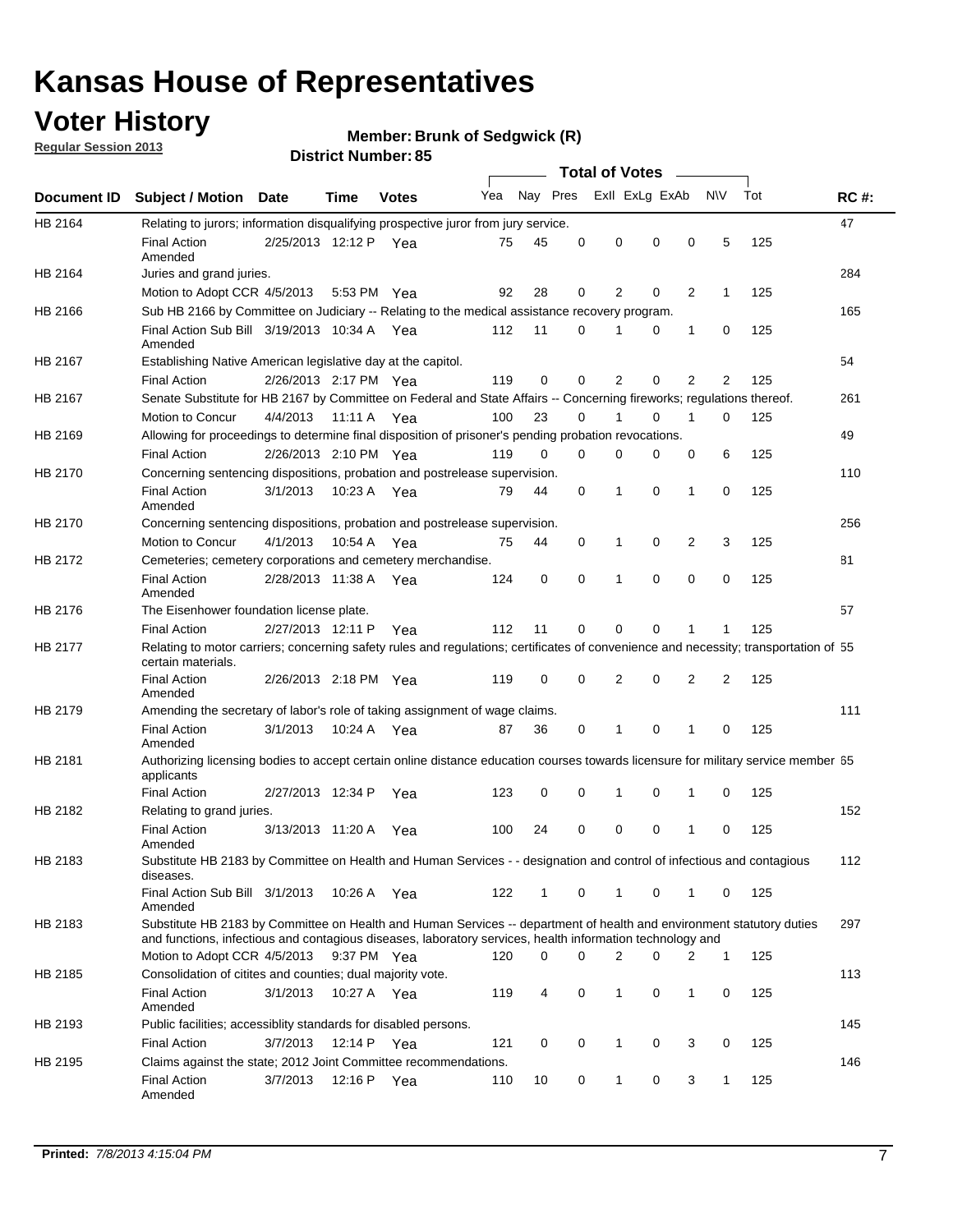## **Voter History**

**Member: Brunk of Sedgwick (R)** 

**Regular Session 2013**

|                    |                                                                                                                                                                                                                |                       | טט הסעוווטנו ועוווטכו |              |     |              | <b>Total of Votes</b> |                |   | $\overline{\phantom{a}}$ |           |     |     |
|--------------------|----------------------------------------------------------------------------------------------------------------------------------------------------------------------------------------------------------------|-----------------------|-----------------------|--------------|-----|--------------|-----------------------|----------------|---|--------------------------|-----------|-----|-----|
| <b>Document ID</b> | <b>Subject / Motion Date</b>                                                                                                                                                                                   |                       | <b>Time</b>           | <b>Votes</b> | Yea | Nay Pres     |                       | Exll ExLg ExAb |   |                          | <b>NV</b> | Tot | RC# |
| HB 2197            | Kansas state high school activities association; membership of board of directors and executive board.                                                                                                         |                       |                       |              |     |              |                       |                |   |                          |           |     | 249 |
|                    | <b>Emergency Final</b><br><b>Action Amend</b>                                                                                                                                                                  | 3/26/2013 8:46 PM Yea |                       |              | 69  | 53           | 0                     | 1              | 0 | 2                        | 0         | 125 |     |
| HB 2199            | Second amendment protection act.                                                                                                                                                                               |                       |                       |              |     |              |                       |                |   |                          |           |     | 157 |
|                    | <b>Final Action</b><br>Amended                                                                                                                                                                                 | 3/14/2013 11:34 A     |                       | Yea          | 94  | 29           | 0                     | 0              | 0 | 2                        | 0         | 125 |     |
| HB 2199            | Senate Substitute for HB 2199 by Committee on Federal and State Affairs--Secretary of Administration; successor; diretor of<br>accounts and reports; certain rules and regulations; Kansas liquor control act. |                       |                       |              |     |              |                       |                |   |                          |           |     | 313 |
|                    | Motion to adopt CCR 5/22/2013 2:17 PM Yea                                                                                                                                                                      |                       |                       |              | 89  | 23           | 0                     | $\mathbf 1$    | 0 | 12                       | 0         | 125 |     |
| HB 2200            | Executive chief information technology officer; office of information tehcnology services.                                                                                                                     |                       |                       |              |     |              |                       |                |   |                          |           |     | 114 |
|                    | <b>Final Action</b><br>Amended                                                                                                                                                                                 | 3/1/2013              | 10:28 A Yea           |              | 121 | 2            | 0                     | 1              | 0 | 1                        | 0         | 125 |     |
| HB 2201            | Telecommunications; regulation by the state corporation commission and distributions from the Kansas universal service<br>fund.                                                                                |                       |                       |              |     |              |                       |                |   |                          |           |     | 33  |
|                    | <b>Final Action</b><br>Amended                                                                                                                                                                                 | 2/18/2013 11:24 A     |                       | Yea          | 118 | 1            | 0                     | 2              | 0 | 4                        | 0         | 125 |     |
| HB 2201            | Telecommunications; regulation by the state corporation commission and distributions from the Kansas universal service<br>fund.                                                                                |                       |                       |              |     |              |                       |                |   |                          |           |     | 278 |
|                    | Motion to Adopt CCR 4/5/2013                                                                                                                                                                                   |                       | 12:57 P               | Yea          | 99  | 20           | 0                     | 2              | 0 | 3                        | 1         | 125 |     |
| HB 2202            | Providing automatic relief from certain motor carrier restrictions upon the governor's declaration of emergency.                                                                                               |                       |                       |              |     |              |                       |                |   |                          |           |     | 44  |
|                    | <b>Final Action</b><br>Amended                                                                                                                                                                                 | 2/20/2013 12:25 P     |                       | Yea          | 122 | 0            | 0                     | $\Omega$       | 0 | 0                        | 3         | 125 |     |
| HB 2203            | Relating to exercise of religion.                                                                                                                                                                              |                       |                       |              |     |              |                       |                |   |                          |           |     | 115 |
|                    | <b>Final Action</b><br>Amended                                                                                                                                                                                 | 3/1/2013              | 10:31 A               | Yea          | 109 | 14           | 0                     | 1              | 0 | 1                        | 0         | 125 |     |
| HB 2203            | Relating to exercise of religion.                                                                                                                                                                              |                       |                       |              |     |              |                       |                |   |                          |           |     | 200 |
|                    | Motion to Concur                                                                                                                                                                                               | 3/25/2013 9:41 AM     |                       | Yea          | 109 | 12           | 0                     | 2              | 0 | 2                        | 0         | 125 |     |
| HB 2204            | Relating to redemption of real property.                                                                                                                                                                       |                       |                       |              |     |              |                       |                |   |                          |           |     | 116 |
|                    | <b>Final Action</b><br>Amended                                                                                                                                                                                 | 3/1/2013              | 10:32 A               | Yea          | 123 | 0            | 0                     | 1              | 0 | 1                        | 0         | 125 |     |
| HB 2204            | Extending the judicial branch surcharge for two years.                                                                                                                                                         |                       |                       |              |     |              |                       |                |   |                          |           |     | 308 |
|                    | Motion to adopt CCR $5/13/2013$ 10:38 A Yea                                                                                                                                                                    |                       |                       |              | 121 | $\mathbf{1}$ | 0                     | 0              | 0 | 3                        | 0         | 125 |     |
| HB 2205            | Adoption hearings; time and waiver of notice.                                                                                                                                                                  |                       |                       |              |     |              |                       |                |   |                          |           |     | 117 |
|                    | <b>Final Action</b><br>Amended                                                                                                                                                                                 | 3/1/2013              | 10:33 A Yea           |              | 123 | 0            | 0                     | 1              | 0 | 1                        | 0         | 125 |     |
| HB 2207            | Substitute HB 2207 by Committee on Agriculture and Natural Resources--Amending provisions relating to the regulation and<br>certification of animal feeding facilities.                                        |                       |                       |              |     |              |                       |                |   |                          |           |     | 56  |
|                    | Final Action Sub Bill 2/26/2013 2:20 PM Yea                                                                                                                                                                    |                       |                       |              | 119 | 0            | 0                     | 2              | 0 | 2                        | 2         | 125 |     |
| HB 2207            | Substitute HB 2207 by Committee on Agriculture and Natural Resources--Amending provisions relating to the regulation and<br>certification of animal feeding facilities.                                        |                       |                       |              |     |              |                       |                |   |                          |           |     | 257 |
|                    | Motion to Concur                                                                                                                                                                                               | 4/1/2013 2:23 PM Yea  |                       |              | 119 | 0            | 0                     | 1              | 0 | 3                        | 2         | 125 |     |
| HB 2209            | Amendments to the Kansas offender registration act.                                                                                                                                                            |                       |                       |              |     |              |                       |                |   |                          |           |     | 66  |
|                    | <b>Final Action</b><br>Amended                                                                                                                                                                                 | 2/27/2013 12:35 P Yea |                       |              | 123 | 0            | 0                     | 1              | 0 | $\mathbf{1}$             | 0         | 125 |     |
| HB 2210            | Elections; change of party affiliation.                                                                                                                                                                        |                       |                       |              |     |              |                       |                |   |                          |           |     | 132 |
|                    | Emergency Final<br><b>Action Amend</b>                                                                                                                                                                         | 3/1/2013              | 1:02 PM Yea           |              | 72  | 49           | 0                     | 1              | 0 | 1                        | 2         | 125 |     |
| HB 2212            | Concerning the requirements to receiving a service grant through the veterans claims assistance program.<br><b>Final Action</b>                                                                                | 3/1/2013              | 10:34 A               | Yea          | 123 | 0            | 0                     | 1              | 0 | 1                        | 0         | 125 | 118 |
| HB 2213            | Member elections and retirement benefit determinations and one-time payments under KPERS act of 2015.                                                                                                          |                       |                       |              |     |              |                       |                |   |                          |           |     | 27  |
|                    | <b>Final Action</b><br>Amended                                                                                                                                                                                 | 2/15/2013 11:19 A Yea |                       |              | 115 | 0            | 0                     | 2              | 2 | 3                        | 3         | 125 |     |
| HB 2213            | Member elections and retirement benefit determinations and one-time payments under KPERS act of 2015.                                                                                                          |                       |                       |              |     |              |                       |                |   |                          |           |     | 311 |
|                    | Motion to adopt CCR 5/20/2013 2:11 PM ExAb                                                                                                                                                                     |                       |                       |              | 104 | 0            | 0                     | 1              | 0 | 16                       | 4         | 125 |     |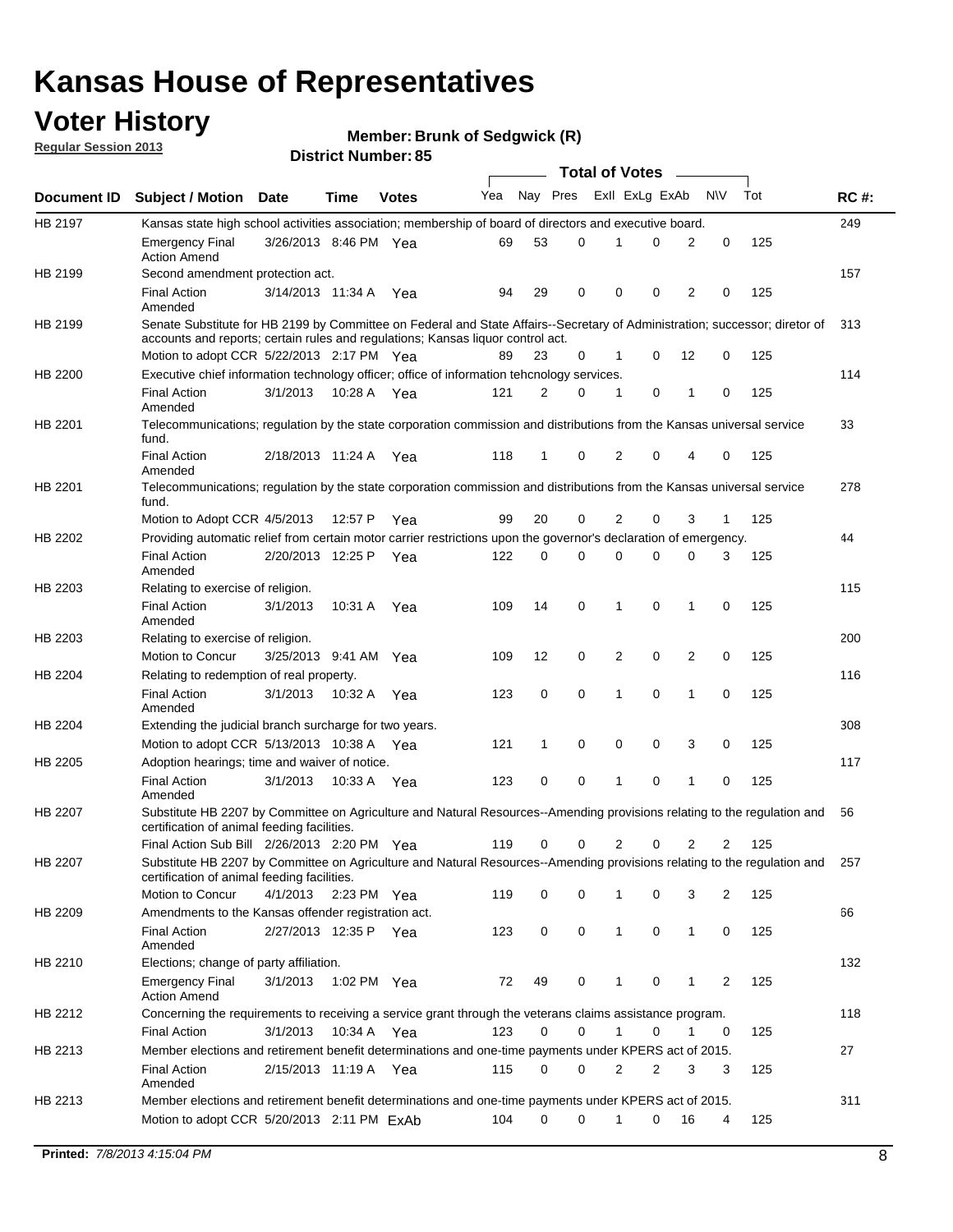## **Voter History**

**Member: Brunk of Sedgwick (R)** 

**Regular Session 2013**

|                |                                                                                                                                                                                                       |                       |             |               |                             |    |             | <b>Total of Votes</b> |          | $\sim$ 100 $\mu$ |              |     |             |
|----------------|-------------------------------------------------------------------------------------------------------------------------------------------------------------------------------------------------------|-----------------------|-------------|---------------|-----------------------------|----|-------------|-----------------------|----------|------------------|--------------|-----|-------------|
| Document ID    | Subject / Motion Date                                                                                                                                                                                 |                       | <b>Time</b> | <b>Votes</b>  | Yea Nay Pres ExII ExLg ExAb |    |             |                       |          |                  | N\V          | Tot | <b>RC#:</b> |
| HB 2216        | Repealing certain joint committees and amending related statutes; amending the joint committees on special claims against<br>the state.                                                               |                       |             |               |                             |    |             |                       |          |                  |              |     | 119         |
|                | <b>Final Action</b><br>Amended                                                                                                                                                                        | 3/1/2013              | 10:36 A     | Yea           | 91                          | 32 | 0           | 1                     | 0        | 1                | 0            | 125 |             |
| HB 2216        | Repealing certain joint committees and amending related statutes; amending the joint committees on special claims against<br>the state.                                                               |                       |             |               |                             |    |             |                       |          |                  |              |     | 323         |
|                | Motion to adopt CCR 6/2/2013                                                                                                                                                                          |                       | 12:18 A     | Yea           | 81                          | 28 | 0           | 1                     | 0        | 6                | 9            | 125 |             |
| HB 2217        | Creating the crime of female genital mutilation and setting the penalty.                                                                                                                              |                       |             |               |                             |    |             |                       |          |                  |              |     | 120         |
|                | <b>Final Action</b><br>Amended                                                                                                                                                                        | 3/1/2013              | 10:37 A Yea |               | 123                         | 0  | $\mathbf 0$ | 1                     | 0        | $\mathbf 1$      | 0            | 125 |             |
| HB 2218        | Driving under the influence of alcohol or drugs; tests; implied consent; administrative hearings.                                                                                                     |                       |             |               |                             |    |             |                       |          |                  |              |     | 82          |
|                | <b>Final Action</b>                                                                                                                                                                                   | 2/28/2013 11:40 A Yea |             |               | 124                         | 0  | $\Omega$    |                       | 0        | 0                | 0            | 125 |             |
| HB 2218        | Driving under the influence of alcohol or drugs; boating under the influence of alcohol or drugs; tests; implied consent;<br>administrative hearings; aggravated battery DUI.                         |                       |             |               |                             |    |             |                       |          |                  |              |     | 303         |
|                | Motion to adopt CCR 5/9/2013                                                                                                                                                                          |                       | 11:46 A Yea |               | 120                         | 2  | 0           | 1                     | 0        | 1                | $\mathbf{1}$ | 125 |             |
| HB 2221        | Enacting the equal access act; school employees; professional employees organization.                                                                                                                 |                       |             |               |                             |    |             |                       |          |                  |              |     | 83          |
|                | <b>Final Action</b>                                                                                                                                                                                   | 2/28/2013 11:42 A Yea |             |               | 71                          | 53 | 0           | 1                     | 0        | 0                | 0            | 125 |             |
| HB 2222        | School districts; bullying policies.<br><b>Emergency Final</b>                                                                                                                                        | 3/1/2013              |             | 1:13 PM $Yea$ | 119                         | 1  | 1           | 1                     | 0        | 1                | 2            | 125 | 141         |
|                | <b>Action Amend</b>                                                                                                                                                                                   |                       |             |               |                             |    |             |                       |          |                  |              |     |             |
| HB 2228        | Decreased employer payments to group insurance reserve fund for KPERS plan of death and long-term disability benefits<br>during fiscal years 2014 and 2015.                                           |                       |             |               |                             |    |             |                       |          |                  |              |     | 28          |
|                | <b>Final Action</b><br>Amended                                                                                                                                                                        | 2/15/2013 11:21 A     |             | Yea           | 115                         | 0  | 0           | 2                     | 2        | 3                | 3            | 125 |             |
| HB 2231        | Substitute HB 2231 by Committee on Appropriations - Appropriations for FY 2014, FY 2015, FY 2016, FY 2017 and FY 2018 177<br>for various state agencies; capital improvement projects.                |                       |             |               |                             |    |             |                       |          |                  |              |     |             |
|                | Final Action Sub Bill 3/20/2013 10:29 A Yea<br>Amended                                                                                                                                                |                       |             |               | 68                          | 55 | 0           | 1                     | 0        | 1                | 0            | 125 |             |
| HB 2234        | Contracts between the Kansas turnpike authority and the Kansas department of transportation.                                                                                                          |                       |             |               |                             |    |             |                       |          |                  |              |     | 151         |
|                | <b>Final Action</b><br>Amended                                                                                                                                                                        | 3/11/2013 11:16 A     |             | Yea           | 81                          | 41 | 0           | 0                     | 1        | 2                | 0            | 125 |             |
| HB 2234        | Naming the secretary of transportation as the director of operations of the Kansas turnpike authority; pertaining to certain<br>contracts between the authority and the department of transportation. |                       |             |               |                             |    |             |                       |          |                  |              |     | 299         |
|                | Motion to Adopt CCR 4/5/2013                                                                                                                                                                          |                       |             | 10:12 P Yea   | 76                          | 44 | 0           | 2                     | 0        | 2                | 1            | 125 |             |
| <b>HB 2244</b> | Taxation of watercraft.                                                                                                                                                                               |                       |             |               |                             |    |             |                       |          |                  |              |     | 250         |
|                | <b>Emergency Final</b><br><b>Action Amend</b>                                                                                                                                                         | 3/26/2013 8:49 PM Yea |             |               | 107                         | 15 | 0           | 1                     | 0        | $\overline{2}$   | 0            | 125 |             |
| HB 2249        | City annexation of fire district land; double taxation; refund.                                                                                                                                       |                       |             |               |                             |    |             |                       |          |                  |              |     | 121         |
|                | Final Action<br>Amended                                                                                                                                                                               | 3/1/2013 10:39 A Yea  |             |               | 101                         | 22 | $\Omega$    | $\mathbf{1}$          | $\Omega$ | $\mathbf 1$      | $\Omega$     | 125 |             |
| HB 2249        | Certain property issues; fire districts; historic preservation; solid waste.                                                                                                                          |                       |             |               |                             |    |             |                       |          |                  |              |     | 310         |
|                | Motion to Adopt CCR 5/17/2013 10:25 A Yea                                                                                                                                                             |                       |             |               | 92                          | 18 | 0           |                       | 0        | 14               | 0            | 125 |             |
| HB 2252        | Eliminating the statute of limitations for prosecutions of rape and aggravated criminal sodomy.                                                                                                       |                       |             |               |                             |    |             |                       |          |                  |              |     | 122         |
|                | <b>Final Action</b><br>Amended                                                                                                                                                                        | 3/1/2013              | 10:40 A Yea |               | 123                         | 0  | $\Omega$    |                       | 0        | 1                | 0            | 125 |             |
| HB 2253        | Abortion; prohibiting funding for abortion services; amending late-term abortion and woman's- right-to-know statutes.                                                                                 |                       |             |               |                             |    |             |                       |          |                  |              |     | 178         |
|                | <b>Final Action</b><br>Amended                                                                                                                                                                        | 3/20/2013 10:31 A Yea |             |               | 92                          | 31 | 0           | 1                     | 0        | 1                | 0            | 125 |             |
| HB 2253        | Abortion; prohibiting funding for abortion services; amending late-term abortion and woman's- right-to-know statutes.                                                                                 |                       |             |               |                             |    |             |                       |          |                  |              |     | 301         |
|                | Motion to Adopt CCR 4/5/2013                                                                                                                                                                          |                       |             | 10:34 P Yea   | 90                          | 30 | 0           | 2                     | 0        | 2                | 1            | 125 |             |
| HB 2255        | Economic development; investments in telecommunications machinery and equipment.                                                                                                                      |                       |             |               |                             |    |             |                       |          |                  |              |     | 142         |
|                | EFA Sub Bill<br>Amended                                                                                                                                                                               | 3/1/2013              |             | 1:15 PM Yea   | 116                         | 5  | 0           | 1                     | 0        | 1                | 2            | 125 |             |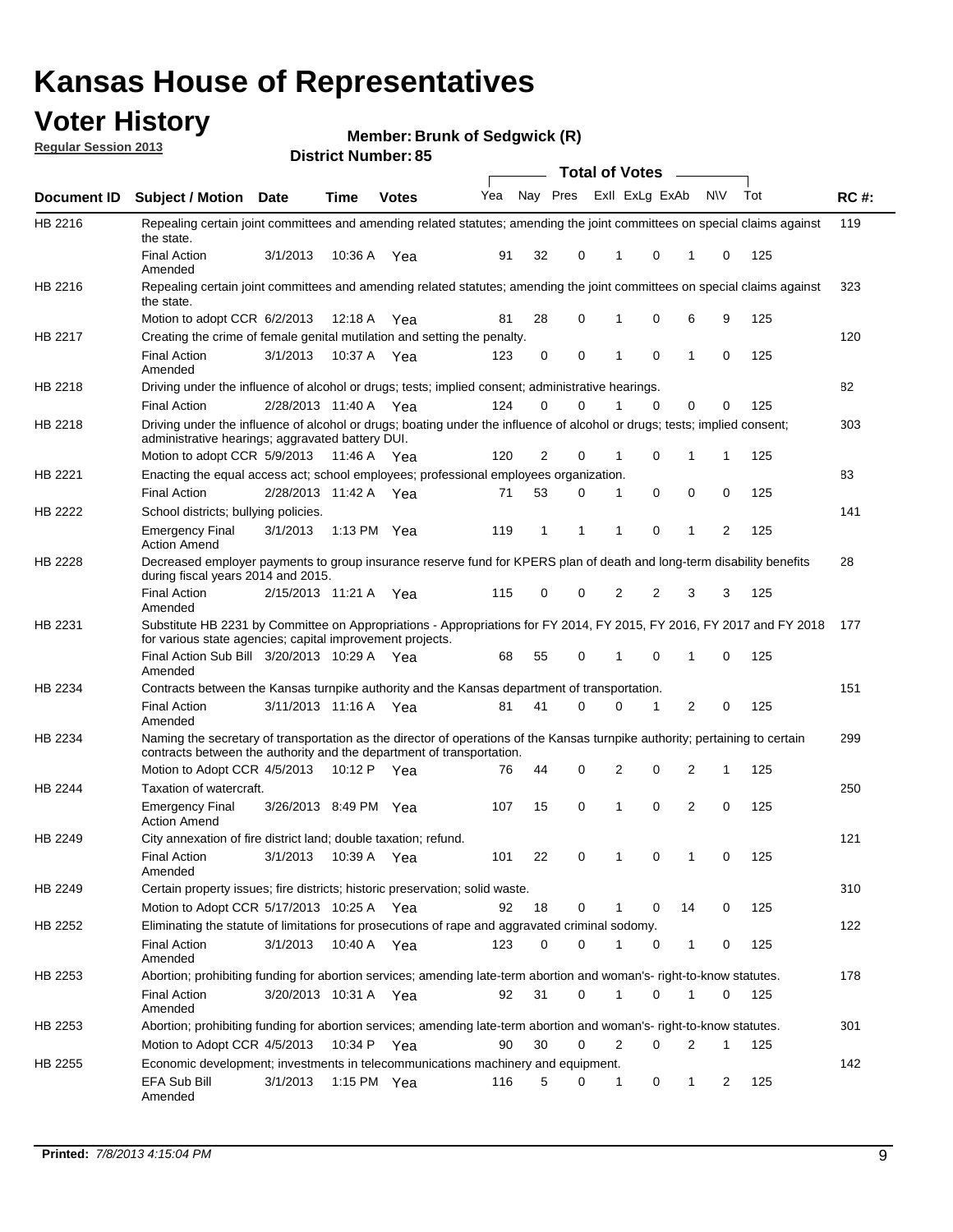## **Voter History**

**Member: Brunk of Sedgwick (R)** 

**Regular Session 2013**

|             |                                                                                                                                                                                       |                       |             |              |     |                         |             | <b>Total of Votes</b> |              | $\sim$         |                |     |             |
|-------------|---------------------------------------------------------------------------------------------------------------------------------------------------------------------------------------|-----------------------|-------------|--------------|-----|-------------------------|-------------|-----------------------|--------------|----------------|----------------|-----|-------------|
| Document ID | <b>Subject / Motion</b>                                                                                                                                                               | Date                  | <b>Time</b> | <b>Votes</b> | Yea | Nay Pres ExII ExLg ExAb |             |                       |              |                | N\V            | Tot | <b>RC#:</b> |
| HB 2259     | Domestic relations; relating to dissolution of marriage;                                                                                                                              |                       |             |              |     |                         |             |                       |              |                |                |     | 58          |
|             | <b>Final Action</b>                                                                                                                                                                   | 2/27/2013 12:12 P Yea |             |              | 123 | $\mathbf 0$             | 0           | 1                     | $\Omega$     | 1              | 0              | 125 |             |
| HB 2261     | Authorizing the expenditure of unencumbered balances held by school district; removing the cap for contingency reserve<br>fund.                                                       |                       |             |              |     |                         |             |                       |              |                |                |     | 48          |
|             | <b>Final Action</b><br>Amended                                                                                                                                                        | 2/25/2013 12:13 P     |             | Yea          | 120 | 0                       | 0           | 0                     | 0            | 0              | 5              | 125 |             |
| HB 2261     | School districts; expenditure of unencumbered bala ces; removing the cap for contingency reserve fund; establishing celebrate 305<br>freedom week; bullying policies, ies.            |                       |             |              |     |                         |             |                       |              |                |                |     |             |
|             | Motion to adopt CCR 5/9/2013                                                                                                                                                          |                       | 2:25 PM Yea |              | 119 | $\mathbf{1}$            | 0           | 1                     | 0            | 4              | 0              | 125 |             |
| HB 2262     | Substitute HB 2262 by Committee on Appropriations - Amending the percentage amount that is deposited into the oil and gas 210<br>valuation depletion trust fund from 12.41% to 8.25%. |                       |             |              |     |                         |             |                       |              |                |                |     |             |
|             | Final Action Sub Bill 3/26/2013 9:58 AM Yea                                                                                                                                           |                       |             |              | 96  | 23                      | 0           |                       | 0            | 5              | 0              | 125 |             |
| HB 2267     | Income tax, credits, high performance incentive program; subtraction modifications, certain expenses related to living dinor<br>organ donations.                                      |                       |             |              |     |                         |             |                       |              |                |                |     | 252         |
|             | <b>Emergency Final</b><br><b>Action Amend</b>                                                                                                                                         | 3/26/2013 8:52 PM Yea |             |              | 106 | 16                      | 0           | 1                     | 0            | 2              | 0              | 125 |             |
| HB 2269     | John Bower memorial highway.                                                                                                                                                          |                       |             |              |     |                         |             |                       |              |                |                |     | 84          |
|             | <b>Final Action</b><br>Amended                                                                                                                                                        | 2/28/2013 11:44 A     |             | Yea          | 114 | 10                      | $\mathbf 0$ | $\mathbf 1$           | $\mathbf 0$  | 0              | $\mathbf 0$    | 125 |             |
| HB 2272     | Exempting IRB-purchased property from property taxatin without state ownerhsip requirement.                                                                                           |                       |             |              |     |                         |             |                       |              |                |                |     | 123         |
|             | <b>Final Action</b>                                                                                                                                                                   | 3/1/2013              | 10:41 A     | Yea          | 123 | 0                       | 0           | 1                     | 0            | 1              | 0              | 125 |             |
| HB 2278     | Creating a penalty enhancement for the theft or burglary of a firearm.                                                                                                                |                       |             |              |     |                         |             |                       |              |                |                |     | 135         |
|             | <b>Emergency Final</b><br><b>Action Amend</b>                                                                                                                                         | 3/1/2013              | 1:06 PM Yea |              | 117 | 4                       | 0           | $\mathbf 1$           | 0            | 1              | $\overline{2}$ | 125 |             |
| HB 2280     | School districts; establishing celebrate freedom week and related curriculum.                                                                                                         |                       |             |              |     |                         |             |                       |              |                |                |     | 140         |
|             | <b>Emergency Final</b><br><b>Action Amend</b>                                                                                                                                         | 3/1/2013              | 1:12 PM Yea |              | 95  | 25                      | 1           | $\mathbf{1}$          | 0            | 1              | 2              | 125 |             |
| HB 2294     | Kansas uniform securities act.                                                                                                                                                        |                       |             |              |     |                         |             |                       |              |                |                |     | 124         |
|             | <b>Final Action</b>                                                                                                                                                                   | 3/1/2013              | 10:42 A Yea |              | 123 | 0                       | 0           | 1                     | 0            | 1              | 0              | 125 |             |
| HB 2296     | Campaign finance; permitted uses of campaign funds.                                                                                                                                   |                       |             |              |     |                         |             |                       |              |                |                |     | 148         |
|             | <b>Final Action</b>                                                                                                                                                                   | 3/8/2013              | 11:12 A Yea |              | 120 | $\mathbf{1}$            | 0           | 0                     | $\mathbf{1}$ | $\overline{2}$ | $\mathbf{1}$   | 125 |             |
| HB 2298     | Amending the crimes of interference with law enforcement and giving a false alarm.                                                                                                    |                       |             |              |     |                         |             |                       |              |                |                |     | 136         |
|             | <b>Emergency Final</b><br>Action                                                                                                                                                      | 3/1/2013              | 1:07 PM Yea |              | 121 | 0                       | 0           | 1                     | 0            | $\mathbf 1$    | 2              | 125 |             |
| HB 2302     | Relating to drug screening, criminal history record check and fingerprinting of certain persons and employees.                                                                        |                       |             |              |     |                         |             |                       |              |                |                |     | 85          |
|             | <b>Final Action</b><br>Amended                                                                                                                                                        | 2/28/2013 11:45 A     |             | Yea          | 124 | 0                       | 0           | $\mathbf 1$           | 0            | 0              | 0              | 125 |             |
| HB 2303     | Relating to drivier's license fees; driving under the influence equipment fund.                                                                                                       |                       |             |              |     |                         |             |                       |              |                |                |     | 125         |
|             | <b>Final Action</b><br>Amended                                                                                                                                                        | 3/1/2013              | 10:44 A     | Yea          | 113 | 10                      | 0           | 1                     | 0            | 1              | 0              | 125 |             |
| HB 2305     | Kansas storage tank act and containment of underground storage tanks.                                                                                                                 |                       |             |              |     |                         |             |                       |              |                |                |     | 126         |
|             | <b>Final Action</b>                                                                                                                                                                   | 3/1/2013              | 10:45 A     | Yea          | 123 | 0                       | 0           | $\mathbf{1}$          | 0            | 1              | 0              | 125 |             |
| HB 2305     | Kansas storage tank act and containment of underground storage tanks.                                                                                                                 |                       |             |              |     |                         |             |                       |              |                |                |     | 197         |
|             | Motion to Concur                                                                                                                                                                      | 3/22/2013 11:36 A     |             | Yea          | 119 | 0                       | 0           | 2                     | 0            | 3              | $\mathbf{1}$   | 125 |             |
| HB 2311     | Increasing delinquent registration fees.                                                                                                                                              |                       |             |              |     |                         |             |                       |              |                |                |     | 127         |
|             | <b>Final Action</b>                                                                                                                                                                   | 3/1/2013              | 10:50 A     | Nay          | 24  | 99                      | 0           | $\mathbf{1}$          | 0            | 1              | 0              | 125 |             |
| HB 2312     | Kansas uninsurable health insurance plan; increase in life time limit.                                                                                                                |                       |             |              |     |                         |             |                       |              |                |                |     | 95          |
|             | <b>Final Action</b>                                                                                                                                                                   | 3/1/2013              | 9:53 AM Yea |              | 123 | 0                       | 0           | $\mathbf{1}$          | 0            | 1              | 0              | 125 |             |
| HB 2318     | Authorizing use of motorcycle headlamp modulation systems and side lamps.                                                                                                             |                       |             |              |     |                         |             |                       |              |                |                |     | 128         |
|             | <b>Final Action</b><br>Amended                                                                                                                                                        | 3/1/2013              | 10:52 A Yea |              | 123 | 0                       | 0           | 1                     | 0            | 1              | 0              | 125 |             |
| HB 2318     | Authorizing use of motorcycle headlamp modulation systems and side lamps.                                                                                                             |                       |             |              |     |                         |             |                       |              |                |                |     | 201         |
|             | Motion to Concur                                                                                                                                                                      | 3/25/2013 9:44 AM Yea |             |              | 121 | 0                       | 0           | $\overline{c}$        | 0            | $\overline{2}$ | 0              | 125 |             |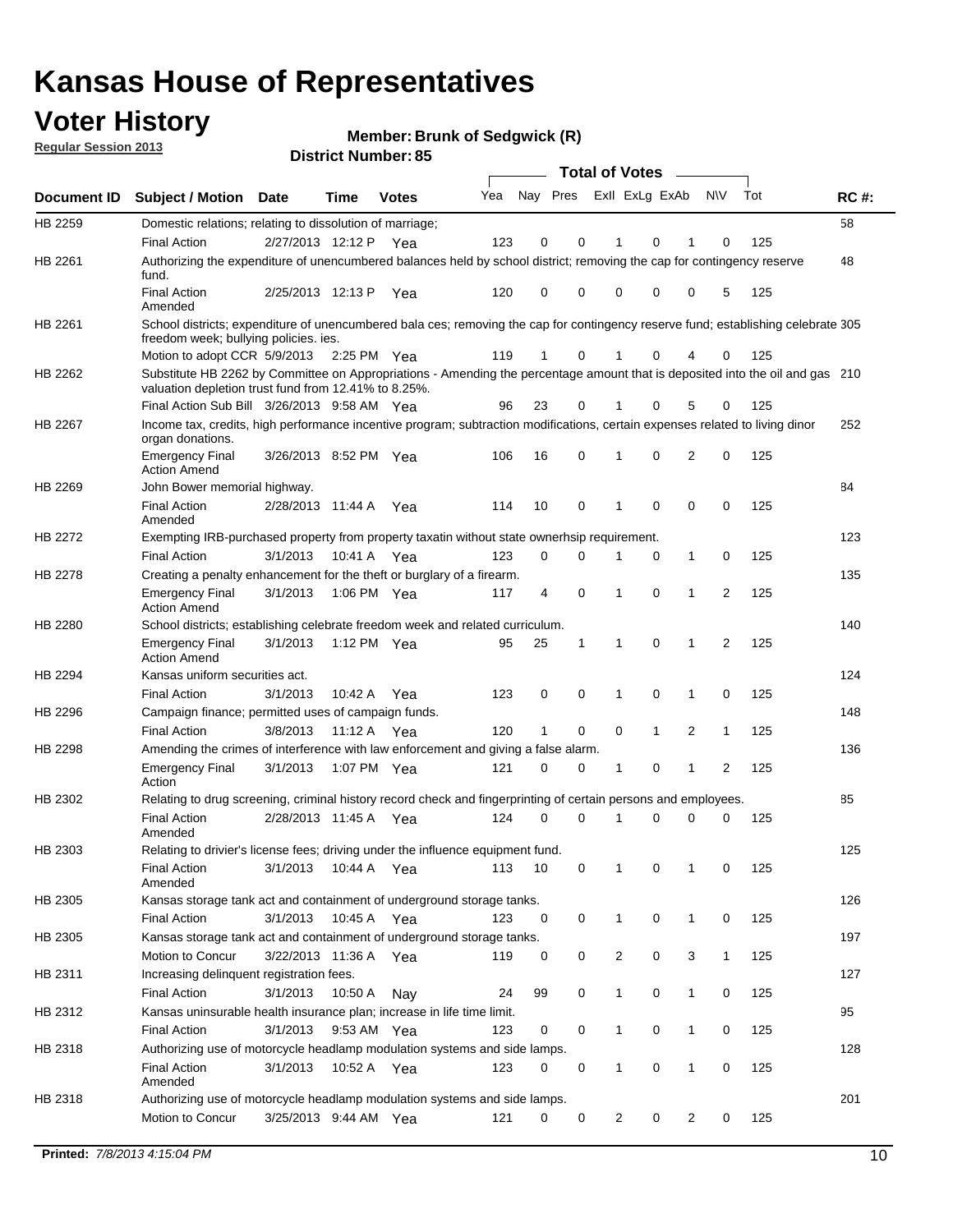## **Voter History**

**Regular Session 2013**

#### **Member: Brunk of Sedgwick (R)**

|             |                                                                                                                                                                                             |                       |             |              |     |             |             | <b>Total of Votes</b> |   |                |           |     |             |
|-------------|---------------------------------------------------------------------------------------------------------------------------------------------------------------------------------------------|-----------------------|-------------|--------------|-----|-------------|-------------|-----------------------|---|----------------|-----------|-----|-------------|
| Document ID | <b>Subject / Motion</b>                                                                                                                                                                     | Date                  | Time        | <b>Votes</b> | Yea | Nay Pres    |             | Exll ExLg ExAb        |   |                | <b>NV</b> | Tot | <b>RC#:</b> |
| HB 2319     | Creating the coalition of innovative districts act.                                                                                                                                         |                       |             |              |     |             |             |                       |   |                |           |     | 149         |
|             | <b>Final Action</b><br>Amended                                                                                                                                                              | 3/8/2013              | 11:17 A     | Yea          | 74  | 47          | 0           | 0                     | 1 | 3              | 0         | 125 |             |
| HB 2319     | Creating the coalition of innovative districts act.                                                                                                                                         |                       |             |              |     |             |             |                       |   |                |           |     | 279         |
|             | Motion to Adopt CCR 4/5/2013                                                                                                                                                                |                       | 1:03 PM Yea |              | 71  | 47          | 0           | 2                     | 0 | 3              | 2         | 125 |             |
| HB 2322     | Relating to the division of health of the department of health and environment.                                                                                                             |                       |             |              |     |             |             |                       |   |                |           |     | 86          |
|             | <b>Final Action</b><br>Amended                                                                                                                                                              | 2/28/2013 11:46 A Yea |             |              | 118 | 6           | 0           | 1                     | 0 | 0              | 0         | 125 |             |
| HB 2326     | VoIP and IP enabled services.                                                                                                                                                               |                       |             |              |     |             |             |                       |   |                |           |     | 129         |
|             | <b>Final Action</b><br>Amended                                                                                                                                                              | 3/1/2013              | 10:53 A     | Yea          | 123 | $\mathbf 0$ | 0           | $\mathbf{1}$          | 0 | 1              | 0         | 125 |             |
| HB 2338     | Courts; docket fees.                                                                                                                                                                        |                       |             |              |     |             |             |                       |   |                |           |     | 211         |
|             | <b>Final Action</b><br>Amended                                                                                                                                                              | 3/26/2013 10:00 A     |             | Yea          | 67  | 52          | 0           | 1                     | 0 | 5              | 0         | 125 |             |
| HB 2339     | Allowing insurers to return premiums to a policyholder separate from the notice of an adverse underwriting decision.                                                                        |                       |             |              |     |             |             |                       |   |                |           |     | 67          |
|             | <b>Final Action</b>                                                                                                                                                                         | 2/28/2013 11:16 A Yea |             |              | 124 | 0           | 0           |                       | 0 | 0              | 0         | 125 |             |
| HB 2339     | Combining life insurance with certain additional health related riders, insurance agents-lines of insurance, health insurance for 287<br>certain firefighters and law enforcement officers. |                       |             |              |     |             |             |                       |   |                |           |     |             |
|             | Motion to Adopt CCR 4/5/2013 7:15 PM Yea                                                                                                                                                    |                       |             |              | 116 | 4           | 0           | 2                     | 0 | 2              | -1        | 125 |             |
| HB 2343     | Relating to the secretary of health and environment; office of laboratory services.                                                                                                         |                       |             |              |     |             |             |                       |   |                |           |     | 130         |
|             | <b>Final Action</b>                                                                                                                                                                         | 3/1/2013              | 10:54 A Yea |              | 89  | 34          | 0           | 1                     | 0 | 1              | 0         | 125 |             |
| HB 2349     | School districts; audit by legislative post audit committee.                                                                                                                                |                       |             |              |     |             |             |                       |   |                |           |     | 87          |
|             | <b>Final Action</b><br>Amended                                                                                                                                                              | 2/28/2013 11:48 A Yea |             |              | 120 | 4           | $\mathbf 0$ | 1                     | 0 | 0              | 0         | 125 |             |
| HB 2349     | School districts; audit by legislative post audit committee.                                                                                                                                |                       |             |              |     |             |             |                       |   |                |           |     | 291         |
|             | Motion to Concur                                                                                                                                                                            | 4/5/2013              | 7:55 PM Yea |              | 118 | 2           | $\mathbf 0$ | 2                     | 0 | 2              | 1         | 125 |             |
| HB 2352     | Maximum benefits increased for certain members of the Kansas police and firemen's retirement system.                                                                                        |                       |             |              |     |             |             |                       |   |                |           |     | 88          |
|             | <b>Final Action</b>                                                                                                                                                                         | 2/28/2013 11:49 A     |             | Yea          | 124 | 0           | 0           | 1                     | 0 | 0              | 0         | 125 |             |
| HB 2353     | Adding certain controlled substances as schedule I drugs.                                                                                                                                   |                       |             |              |     |             |             |                       |   |                |           |     | 138         |
|             | <b>Emergency Final</b><br>Action                                                                                                                                                            | 3/1/2013              |             | 1:09 PM Yea  | 121 | 0           | 0           | 1                     | 0 | 1              | 2         | 125 |             |
| HB 2357     | 242nd engineer company ae" KS army national guard ae" membrial highway.                                                                                                                     |                       |             |              |     |             |             |                       |   |                |           |     | 96          |
|             | <b>Final Action</b>                                                                                                                                                                         | 3/1/2013              | 9:54 AM Yea |              | 123 | 0           | 0           | 1                     | 0 | 1              | 0         | 125 |             |
| HB 2357     | 242nd engineer company-KS army national guard- highway.                                                                                                                                     |                       |             |              |     |             |             |                       |   |                |           |     | 202         |
|             | Motion to Concur                                                                                                                                                                            | 3/25/2013 9:47 AM Yea |             |              | 121 | $\mathbf 0$ | $\mathbf 0$ | $\overline{2}$        | 0 | $\overline{2}$ | 0         | 125 |             |
| HB 2363     | Exempting certain aggregate mining operations from department of health and environment regulations.                                                                                        |                       |             |              |     |             |             |                       |   |                |           |     | 131         |
|             | <b>Final Action</b><br>Amended                                                                                                                                                              | 3/1/2013              | 10:56 A     | Yea          | 123 | 0           | 0           | 1                     | 0 | 1              | 0         | 125 |             |
| HB 2363     | Water; wastewater regulations for sand and gravel; streams, dams and water obstructions.                                                                                                    |                       |             |              |     |             |             |                       |   |                |           |     | 280         |
|             | Motion to Adopt CCR 4/5/2013                                                                                                                                                                |                       |             | 1:10 PM Yea  | 119 | 0           | 0           | 2                     | 0 | 3              |           | 125 |             |
| HB 2368     | Relating to the governor's mental health services planning council.                                                                                                                         |                       |             |              |     |             |             |                       |   |                |           |     | 137         |
|             | Emergency Final<br><b>Action Amend</b>                                                                                                                                                      | 3/1/2013              | 1:08 PM Yea |              | 121 | 0           | 0           | $\mathbf{1}$          | 0 | 1              | 2         | 125 |             |
| HB 2377     | Relating to court fees and costs; judicial branch surcharge fund.                                                                                                                           |                       |             |              |     |             |             |                       |   |                |           |     | 212         |
|             | <b>Final Action</b>                                                                                                                                                                         | 3/26/2013 10:01 A Yea |             |              | 118 | 1           | 0           |                       | 0 | 5              | 0         | 125 |             |
| HB 2378     | Sales tax exemption for sales of certain machinery and equipment used for surface mining activities.                                                                                        |                       |             |              |     |             |             |                       |   |                |           |     | 251         |
|             | <b>Emergency Final</b><br><b>Action Amend</b>                                                                                                                                               | 3/26/2013 8:51 PM Yea |             |              | 104 | 18          | 0           | 1                     | 0 | 2              | 0         | 125 |             |
| HB 2381     | Election campaign finance; removing certain limitations to contributions made during legislative sessions.                                                                                  |                       |             |              |     |             |             |                       |   |                |           |     | 198         |
|             | Final Action<br>Amended                                                                                                                                                                     | 3/25/2013 9:30 AM Yea |             |              | 100 | 21          | 0           | 2                     | 0 | 2              | 0         | 125 |             |
| HB 2387     | Clarifying that felony murder is not a lesser included offense of capital murder.                                                                                                           |                       |             |              |     |             |             |                       |   |                |           |     | 213         |
|             | <b>Final Action</b>                                                                                                                                                                         | 3/26/2013 10:02 A     |             | Yea          | 117 | 2           | 0           | $\mathbf{1}$          | 0 | 5              | 0         | 125 |             |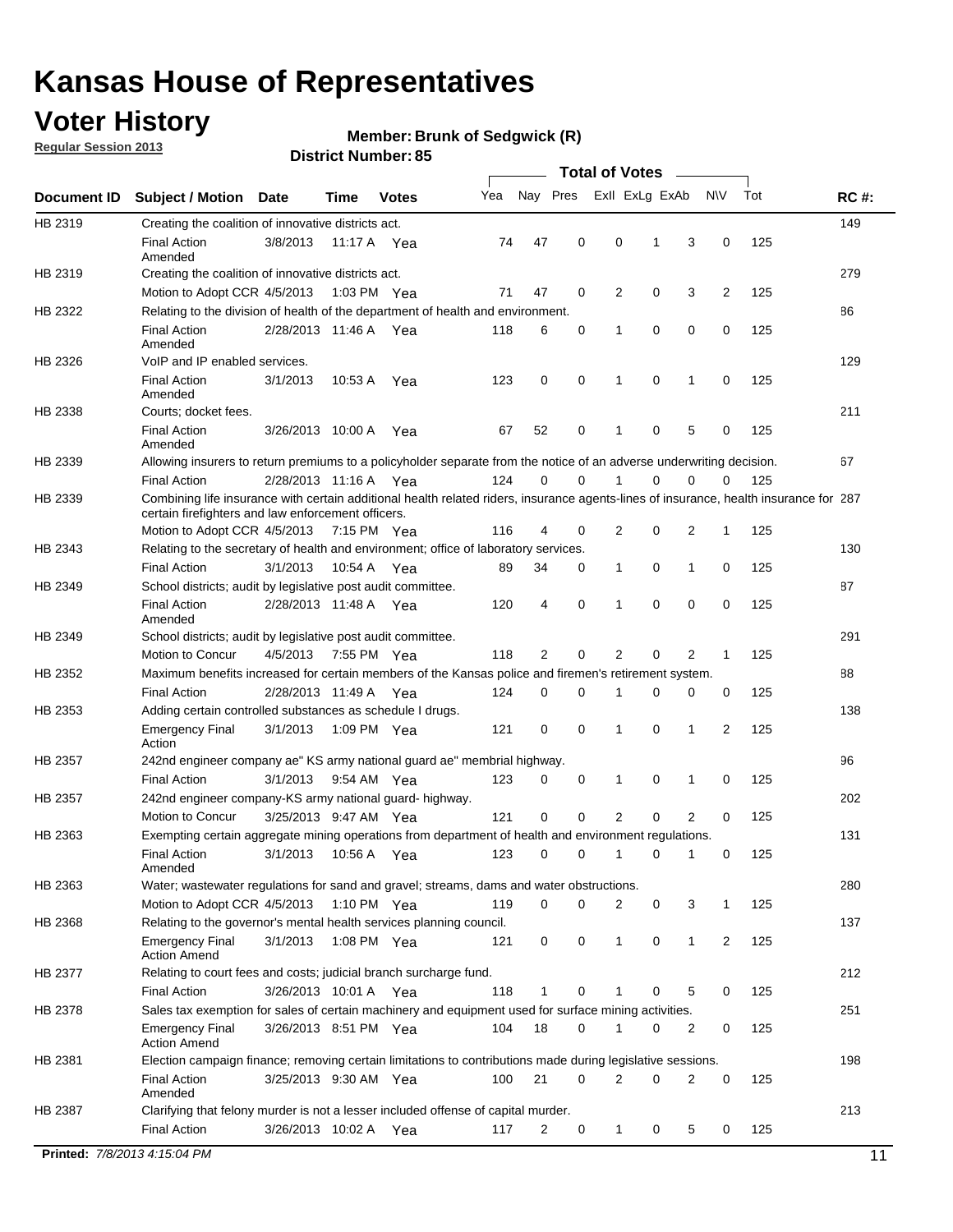## **Voter History**

**Member: Brunk of Sedgwick (R)** 

**Regular Session 2013**

|                 |                                                                                                                                                                                                                                                  |                       |         | טט הסעוווטנו ועוווטכו |     |              |             | <b>Total of Votes</b> | $\overline{\phantom{a}}$ |           |     |             |
|-----------------|--------------------------------------------------------------------------------------------------------------------------------------------------------------------------------------------------------------------------------------------------|-----------------------|---------|-----------------------|-----|--------------|-------------|-----------------------|--------------------------|-----------|-----|-------------|
| Document ID     | <b>Subject / Motion Date</b>                                                                                                                                                                                                                     |                       | Time    | <b>Votes</b>          | Yea |              | Nay Pres    | Exll ExLg ExAb        |                          | <b>NV</b> | Tot | <b>RC#:</b> |
| HB 2389         | Capital murder; notice of intent to seek the death penalty.                                                                                                                                                                                      |                       |         |                       |     |              |             |                       |                          |           |     | 214         |
|                 | <b>Final Action</b>                                                                                                                                                                                                                              | 3/26/2013 10:03 A Yea |         |                       | 118 | 1            | 0           | 0<br>1                | 5                        | 0         | 125 |             |
| HB 2391         | School finance; amount of tax levy authorized to finance ancillary school facilities.                                                                                                                                                            |                       |         |                       |     |              |             |                       |                          |           |     | 237         |
|                 | <b>Emergency Final</b><br><b>Action Amend</b>                                                                                                                                                                                                    | 3/26/2013 8:30 PM Yea |         |                       | 64  | 57           | $\Omega$    | 0<br>1                | $\overline{2}$           | 1         | 125 |             |
| HB 2391         | Senate Substitute for HB 2391 by Committee on Ways and Means - Creating the joint committee on uniform educational<br>standards oversight.                                                                                                       |                       |         |                       |     |              |             |                       |                          |           |     | 321         |
|                 | Sub Motion to Concur 6/1/2013                                                                                                                                                                                                                    |                       | 10:06 P | Yea                   | 55  | 58           | 0           | 0<br>0                | 6                        | 6         | 125 |             |
| HB 2396         | Allowing the secretary of administration to identify state owned real property as surplus property and establishing an appeals 253<br>process of such identification; also amending procedures for the disposition of state surplus real estate. |                       |         |                       |     |              |             |                       |                          |           |     |             |
|                 | <b>Emergency Final</b><br><b>Action Amend</b>                                                                                                                                                                                                    | 3/26/2013 8:53 PM Yea |         |                       | 122 | 0            | $\Omega$    | 0                     | 2                        | 0         | 125 |             |
| HB 2403         | Issuing \$1,500,000,000 of pension obligation bonds to finance a portion of the unfunded actuarial liability of KPERS.                                                                                                                           |                       |         |                       |     |              |             |                       |                          |           |     | 236         |
|                 | <b>Final Action</b><br>Amended                                                                                                                                                                                                                   | 3/26/2013 8:29 PM Yea |         |                       | 73  | 49           | 0           | 0<br>1                | 2                        | 0         | 125 |             |
| <b>HCR 5014</b> | Urging approval of the Presidential Permit application allowing the construction and operation of the TransCanada Keystone<br>XL Pipeline.                                                                                                       |                       |         |                       |     |              |             |                       |                          |           |     | 215         |
|                 | <b>Final Action</b>                                                                                                                                                                                                                              | 3/26/2013 10:05 A     |         | Yea                   | 108 | 11           | 0           | 0<br>1                | 5                        | 0         | 125 |             |
| HR 6004         | Rules of House of Representatives, permanent rules of the 2013-2014 biennium.                                                                                                                                                                    |                       |         |                       |     |              |             |                       |                          |           |     | 4           |
|                 | <b>Final Action</b><br>Amended                                                                                                                                                                                                                   | 1/28/2013 11:09 A Yea |         |                       | 82  | 40           | $\Omega$    | 0<br>0                | 3                        | 0         | 125 |             |
| SB <sub>1</sub> | Legislative Post Audit; periodic audits of the State treasurer and the pooled money investment board.                                                                                                                                            |                       |         |                       |     |              |             |                       |                          |           |     | 216         |
|                 | <b>Final Action</b><br>Amended                                                                                                                                                                                                                   | 3/26/2013 10:06 A     |         | Yea                   | 118 | 1            | $\Omega$    | 0<br>1                | 5                        | 0         | 125 |             |
| SB 16           | Kansas racketeer influenced and corrupt organization act, criminal street gangs.                                                                                                                                                                 |                       |         |                       |     |              |             |                       |                          |           |     | 217         |
|                 | <b>Final Action</b><br>Amended                                                                                                                                                                                                                   | 3/26/2013 10:12 A     |         | Nav                   | 74  | 45           | 0           | 0<br>1                | 5                        | 0         | 125 |             |
| <b>SB 20</b>    | Civil procedure; temporary restraining orders and poverty affidavits.                                                                                                                                                                            |                       |         |                       |     |              |             |                       |                          |           |     | 190         |
|                 | <b>Final Action</b><br>Amended                                                                                                                                                                                                                   | 3/22/2013 11:15 A     |         | Yea                   | 119 | 0            | 0           | 0<br>2                | 3                        | 1         | 125 |             |
| SB 20           | Civil procedure; temporary restraining orders and poverty affidavits.                                                                                                                                                                            |                       |         |                       |     |              |             |                       |                          |           |     | 304         |
|                 | Motion to adopt CCR 5/9/2013                                                                                                                                                                                                                     |                       |         | 2:21 PM Yea           | 119 | $\mathbf{1}$ | 0           | 0<br>1                | 4                        | 0         | 125 |             |
| <b>SB 21</b>    | Firearms; criminal possession of a firearm; expungement; personal and family protection act.                                                                                                                                                     |                       |         |                       |     |              |             |                       |                          |           |     | 255         |
|                 | <b>Emergency Final</b><br>Action                                                                                                                                                                                                                 | 3/26/2013 8:56 PM Yea |         |                       | 119 | 3            | $\Omega$    | 0<br>1                | 2                        | 0         | 125 |             |
| <b>SB 23</b>    | Continuation of statewide tax levy for public schools.                                                                                                                                                                                           |                       |         |                       |     |              |             |                       |                          |           |     | 243         |
|                 | <b>Emergency Final</b><br><b>Action Amend</b>                                                                                                                                                                                                    | 3/26/2013 8:38 PM Yea |         |                       | 122 | 0            | 0           | 0<br>1                | 2                        | 0         | 125 |             |
| SB 23           | School districts; sttewide tax levy for public schools; school finance amendments.                                                                                                                                                               |                       |         |                       |     |              |             |                       |                          |           |     | 296         |
|                 | Motion to Adopt CCR 4/5/2013                                                                                                                                                                                                                     |                       |         | 9:32 PM Yea           | 119 | 1            | 0           | 2<br>0                | 2                        | 1         | 125 |             |
| <b>SB 24</b>    | Insurance - Risk-based capital requirements for property, casualty and life insurance companies.                                                                                                                                                 |                       |         |                       |     |              |             |                       |                          |           |     | 204         |
|                 | Final Action                                                                                                                                                                                                                                     | 3/26/2013 9:50 AM Yea |         |                       | 119 | 0            | 0           | 0<br>1                | 5                        | 0         | 125 |             |
| <b>SB 25</b>    | Insurance-Risk-based capital requirements for health organizations.                                                                                                                                                                              |                       |         |                       |     |              |             |                       |                          |           |     | 205         |
|                 | Final Action                                                                                                                                                                                                                                     | 3/26/2013 9:51 AM Yea |         |                       | 119 | 0            | 0           | 0<br>1                | 5                        | 0         | 125 |             |
| <b>SB 27</b>    | Eligibility of students under the military service scholarship program act.                                                                                                                                                                      |                       |         |                       |     |              |             |                       |                          |           |     | 166         |
|                 | <b>Final Action</b><br>Amended                                                                                                                                                                                                                   | 3/19/2013 10:35 A Yea |         |                       | 123 | 0            | 0           | 0                     | 1                        | 0         | 125 |             |
| SB 28           | Authorizing the division of emergency management within the adjutant general's department to accept certain real property.                                                                                                                       |                       |         |                       |     |              |             |                       |                          |           |     | 184         |
|                 | <b>Final Action</b>                                                                                                                                                                                                                              | 3/21/2013 11:22 A Yea |         |                       | 121 | 0            | $\mathbf 0$ | $\mathbf{1}$<br>0     | 3                        | 0         | 125 |             |
| SB 37           | Kansas home inspectors professional competence and financial responsibility act.                                                                                                                                                                 |                       |         |                       |     |              |             |                       |                          |           |     | 218         |
|                 | <b>Final Action</b>                                                                                                                                                                                                                              | 3/26/2013 10:14 A Yea |         |                       | 102 | 17           | 0           | 1<br>0                | 5                        | 0         | 125 |             |
| SB 51           | Health insurance coverage for bankers association.                                                                                                                                                                                               |                       |         |                       |     |              |             |                       |                          |           |     | 189         |
|                 | Final Action                                                                                                                                                                                                                                     | 3/22/2013 11:14 A Yea |         |                       | 119 | 0            | 0           | 2<br>0                | 3                        | 1         | 125 |             |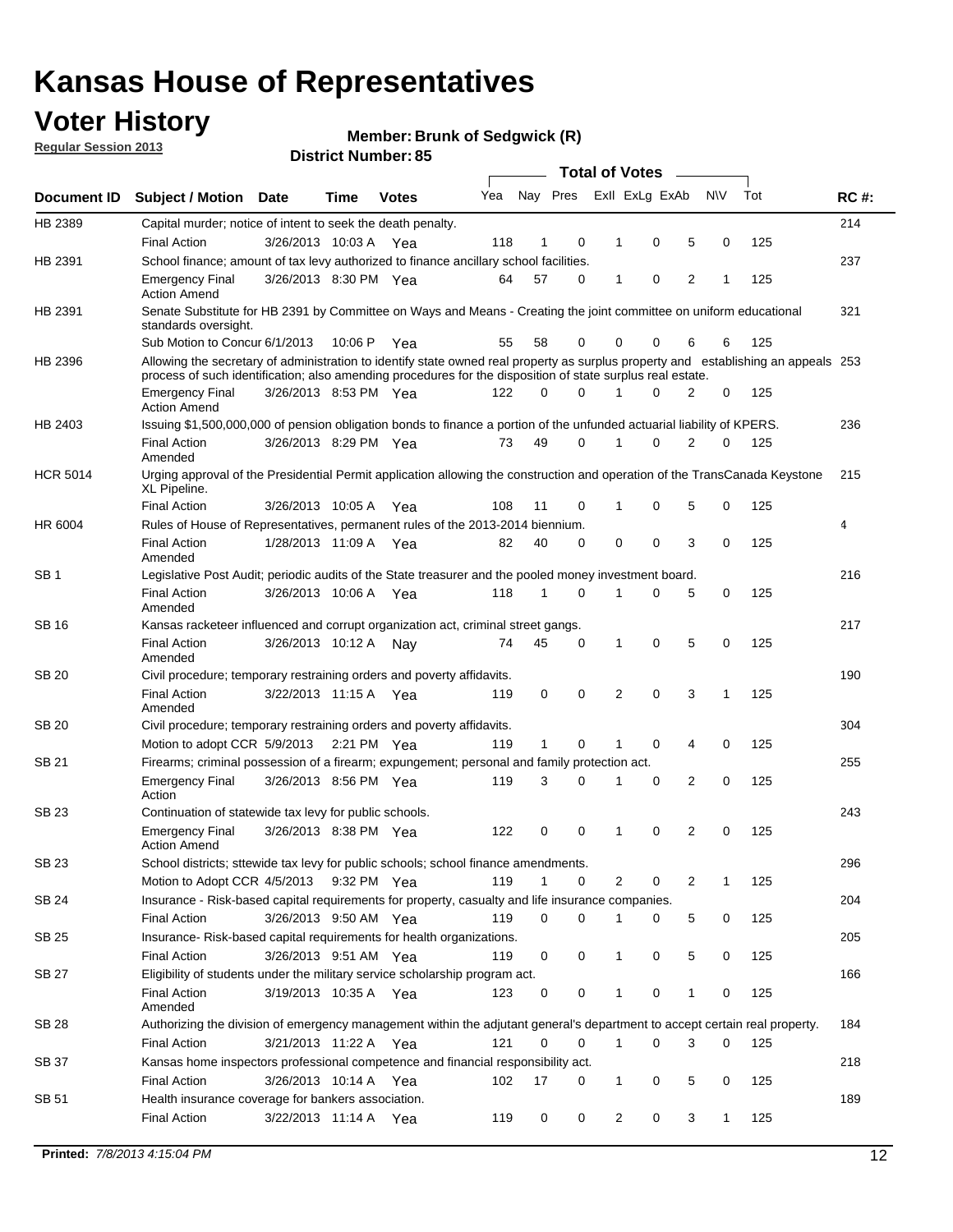## **Voter History**

**Member: Brunk of Sedgwick (R)** 

**Regular Session 2013**

|              |                                                                                                                                                                                                                                                                                                                                                                                                                     |                       |      |              |     | <b>Total of Votes</b> |          |                |             |                |                |     |             |  |
|--------------|---------------------------------------------------------------------------------------------------------------------------------------------------------------------------------------------------------------------------------------------------------------------------------------------------------------------------------------------------------------------------------------------------------------------|-----------------------|------|--------------|-----|-----------------------|----------|----------------|-------------|----------------|----------------|-----|-------------|--|
| Document ID  | <b>Subject / Motion</b>                                                                                                                                                                                                                                                                                                                                                                                             | <b>Date</b>           | Time | <b>Votes</b> | Yea | Nay Pres              |          | Exll ExLg ExAb |             |                | <b>NV</b>      | Tot | <b>RC#:</b> |  |
| SB 52        | Mortgage interest rate cap increase.                                                                                                                                                                                                                                                                                                                                                                                |                       |      |              |     |                       |          |                |             |                |                |     | 238         |  |
|              | <b>Emergency Final</b><br>Action                                                                                                                                                                                                                                                                                                                                                                                    | 3/26/2013 8:32 PM Yea |      |              | 120 | 2                     | 0        |                | 0           | 2              | 0              | 125 |             |  |
| <b>SB 56</b> | Transferring the recognition of county fair associations from the secretary of agriculture to the board of county<br>commissioners.                                                                                                                                                                                                                                                                                 |                       |      |              |     |                       |          |                |             |                |                |     | 191         |  |
|              | <b>Final Action</b><br>Amended                                                                                                                                                                                                                                                                                                                                                                                      | 3/22/2013 11:21 A     |      | Yea          | 119 | 0                     | 0        | 2              | 0           | 3              | 1              | 125 |             |  |
| SB 57        | Substitute for SB 57 by Committee on Agriculture - Agriculture; powers and duties of the department of agriculture relating to<br>poultry improvement plan and domesticated deer.                                                                                                                                                                                                                                   |                       |      |              |     |                       |          |                |             |                |                |     | 192         |  |
|              | Final Action Sub Bill 3/22/2013 11:24 A Nav<br>Amended                                                                                                                                                                                                                                                                                                                                                              |                       |      |              | 79  | 40                    | 0        | 2              | 0           | 3              | -1             | 125 |             |  |
| SB 57        | Substitute for SB 57 by Committee on Agriculture - Agriculture; powers and duties of the department of agriculture relating to<br>poultry improvement plan, stockyards and domesticated deer.<br>Motion to adopt CCR 4/4/2013 2:18 PM Yea                                                                                                                                                                           |                       |      |              | 80  | 42                    | 0        | 1              | 0           | $\overline{2}$ | 0              | 125 | 262         |  |
| SB 58        | Sentencing for unlawful manufacturing of controlled substances.                                                                                                                                                                                                                                                                                                                                                     |                       |      |              |     |                       |          |                |             |                |                |     | 219         |  |
|              | <b>Final Action</b>                                                                                                                                                                                                                                                                                                                                                                                                 | 3/26/2013 10:15 A     |      | Yea          | 119 | 0                     | 0        | 1              | 0           | 5              | 0              | 125 |             |  |
| SB 59        | Attorney general; reward for information.                                                                                                                                                                                                                                                                                                                                                                           |                       |      |              |     |                       |          |                |             |                |                |     | 193         |  |
|              | <b>Final Action</b>                                                                                                                                                                                                                                                                                                                                                                                                 | 3/22/2013 11:25 A     |      | Yea          | 119 | 0                     | 0        | 2              | 0           | 3              | 1              | 125 |             |  |
| SB 62        | Making gas pipeline safety terminology consistent with federal regulations.                                                                                                                                                                                                                                                                                                                                         |                       |      |              |     |                       |          |                |             |                |                |     | 163         |  |
|              | <b>Final Action</b>                                                                                                                                                                                                                                                                                                                                                                                                 | 3/19/2013 10:32 A Yea |      |              | 123 | 0                     | 0        | 1              | 0           | 1              | 0              | 125 |             |  |
| SB 63        | Elections; voting crimes, penalties and prosecution.                                                                                                                                                                                                                                                                                                                                                                |                       |      |              |     |                       |          |                |             |                |                |     | 246         |  |
|              | <b>Emergency Final</b><br><b>Action Amend</b>                                                                                                                                                                                                                                                                                                                                                                       | 3/26/2013 8:42 PM Yea |      |              | 69  | 53                    | 0        | 1              | $\mathbf 0$ | $\overline{2}$ | $\mathbf 0$    | 125 |             |  |
| <b>SB68</b>  | Driver's license examinations; locations.                                                                                                                                                                                                                                                                                                                                                                           |                       |      |              |     |                       |          |                |             |                |                |     | 220         |  |
|              | <b>Final Action</b>                                                                                                                                                                                                                                                                                                                                                                                                 | 3/26/2013 10:16 A     |      | Yea          | 116 | 3                     | 0        | 1              | 0           | 5              | 0              | 125 |             |  |
| SB 69        | Motor vehicles; vehicle registration and license plates.                                                                                                                                                                                                                                                                                                                                                            |                       |      |              |     |                       |          |                |             |                |                |     | 167         |  |
|              | <b>Final Action</b>                                                                                                                                                                                                                                                                                                                                                                                                 | 3/19/2013 10:37 A     |      | Yea          | 117 | 6                     | 0        | 1              | 0           | 1              | 0              | 125 |             |  |
| SB 74        | Prison-made goods act; prohibiting prisoner production of manufactured or modular homes.                                                                                                                                                                                                                                                                                                                            |                       |      |              |     |                       |          |                |             |                |                |     | 221         |  |
|              | <b>Final Action</b>                                                                                                                                                                                                                                                                                                                                                                                                 | 3/26/2013 10:19 A     |      | Yea          | 87  | 32                    | 0        | 1              | 0           | 5              | 0              | 125 |             |  |
| SB 75        | Record requirements and civil penalties relating to sales of plastic bulk merchandise containers.                                                                                                                                                                                                                                                                                                                   |                       |      |              |     |                       |          |                |             |                |                |     | 222         |  |
|              | <b>Final Action</b>                                                                                                                                                                                                                                                                                                                                                                                                 | 3/26/2013 10:21 A     |      | Nav          | 101 | 18                    | 0        | 1              | 0           | 5              | 0              | 125 |             |  |
| SB 81        | Open records; requests for criminal justice information; restriction of certain officials' information from publicly accessible<br>records.                                                                                                                                                                                                                                                                         |                       |      |              |     |                       |          |                |             |                |                |     | 194         |  |
|              | <b>Final Action</b><br>Amended                                                                                                                                                                                                                                                                                                                                                                                      | 3/22/2013 11:27 A     |      | Yea          | 119 | 0                     | 0        | 2              | 0           | 3              | 1              | 125 |             |  |
| <b>SB83</b>  | House Substitute for SB 83 by Committee on Taxation - Income tax deductions and modifications; severance tax; sales tax;<br>delinquent tax liabilities.                                                                                                                                                                                                                                                             |                       |      |              |     |                       |          |                |             |                |                |     | 187         |  |
|              | Final Action Sub Bill 3/21/2013 11:30 A Yea                                                                                                                                                                                                                                                                                                                                                                         |                       |      |              | 96  | 25                    | 0        | $\mathbf{1}$   | 0           | 3              | 0              | 125 |             |  |
| SB 83        | House Substitute for SB 83 by Committee on Taxation--Income tax deductions and modifications; severance tax; sales tax and 260<br>compensating use tax, preseumptions relating to nexus; property tax, exemptions, new automobile manufacturinge property;<br>taxation of watercraft; leased commercial and industrial property appeals; correction of clerical errors.<br>Motion to adopt CCR 4/3/2013 10:35 A N\V |                       |      |              | 104 | 15                    | 0        | $\mathbf{1}$   | 0           | 3              | 2              | 125 |             |  |
|              | House Substitute for SB 84 by Committee on Taxation - Reduction to state income tax rates based on selected actual state                                                                                                                                                                                                                                                                                            |                       |      |              |     |                       |          |                |             |                |                |     |             |  |
| SB 84        | general fund receipts computations; distribution of revenues from sales and compensating use tax; reduction of<br>Final Action Sub Bill 3/21/2013 11:34 A Yea                                                                                                                                                                                                                                                       |                       |      |              | 82  | 39                    | $\Omega$ |                | $\Omega$    | 3              | $\mathbf{0}$   | 125 | 188         |  |
| SB 84        | Amended<br>House Substitute for SB 84 -- Reduction to state income tax rates based on selected actual state general fund receipts                                                                                                                                                                                                                                                                                   |                       |      |              |     |                       |          |                |             |                |                |     | 317         |  |
|              | computations; reduction of itemized deductions.<br>Motion to adopt CCR 5/28/2013 2:32 PM Yea                                                                                                                                                                                                                                                                                                                        |                       |      |              | 42  | 71                    | 0        | 1              | 0           | 9              | $\overline{2}$ | 125 |             |  |
| SB 84        | House Substitute for SB 84 -- Reduction to state income tax rates based on selected actual state general fund receipts                                                                                                                                                                                                                                                                                              |                       |      |              |     |                       |          |                |             |                |                |     | 319         |  |
|              | computations; reduction of itemized deductions.<br>Motion to adopt CCR 5/30/2013 9:14 PM Nay                                                                                                                                                                                                                                                                                                                        |                       |      |              | 18  | 94                    | 0        | 1              | 0           | 9              | 3              | 125 |             |  |
| SB 85        | Motor vehicle insurance; providing proof of insurance by cellular phone or portable electronic device.                                                                                                                                                                                                                                                                                                              |                       |      |              |     |                       |          |                |             |                |                |     | 175         |  |
|              | <b>Final Action</b>                                                                                                                                                                                                                                                                                                                                                                                                 | 3/20/2013 10:25 A Yea |      |              | 123 | 0                     | $\Omega$ |                | 0           | 1              | 0              | 125 |             |  |
|              |                                                                                                                                                                                                                                                                                                                                                                                                                     |                       |      |              |     |                       |          |                |             |                |                |     |             |  |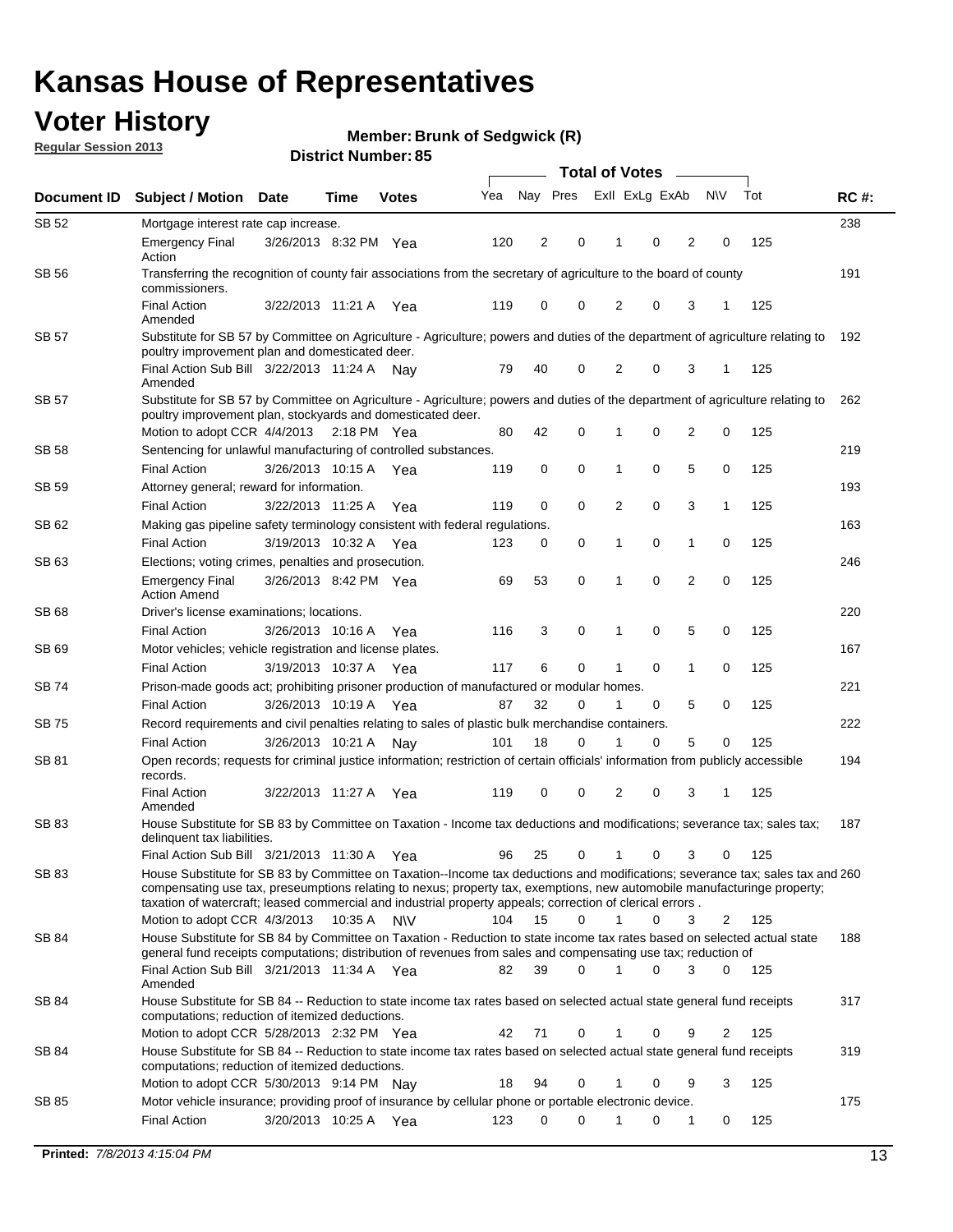## **Voter History**

**Regular Session 2013**

**Member: Brunk of Sedgwick (R)** 

|                    |                                                                                                       | טט ו וטעווואדו ועוווסוע |             |              | <b>Total of Votes</b> |              |              |  |                |                |                |              |     |             |
|--------------------|-------------------------------------------------------------------------------------------------------|-------------------------|-------------|--------------|-----------------------|--------------|--------------|--|----------------|----------------|----------------|--------------|-----|-------------|
| <b>Document ID</b> | <b>Subject / Motion</b>                                                                               | Date                    | <b>Time</b> | <b>Votes</b> | Yea                   |              | Nay Pres     |  |                | Exll ExLg ExAb |                | <b>NV</b>    | Tot | <b>RC#:</b> |
| <b>SB 88</b>       | Increasing the children's advocacy center assessment fee.                                             |                         |             |              |                       |              |              |  |                |                |                |              |     | 223         |
|                    | <b>Final Action</b><br>Amended                                                                        | 3/26/2013 10:22 A Yea   |             |              | 118                   | 1            | 0            |  | $\mathbf 1$    | 0              | 5              | 0            | 125 |             |
| SB 96              | Motor vehicles; counties with multiple registration facilities; additional registration fee.          |                         |             |              |                       |              |              |  |                |                |                |              |     | 224         |
|                    | <b>Final Action</b><br>Amended                                                                        | 3/26/2013 10:24 A       |             | Yea          | 106                   | 12           | 0            |  | 1              | 0              | 5              | 1            | 125 |             |
| SB 96              | Additional motor vehicle registration fees.                                                           |                         |             |              |                       |              |              |  |                |                |                |              |     | 263         |
|                    | Motion to adopt CCR 4/4/2013 2:21 PM Yea                                                              |                         |             |              | 114                   | 8            | 0            |  | 1              | 0              | $\overline{2}$ | 0            | 125 |             |
| SB 102             | Requiring the state treasurer to provide a list of daily deposits to the secretary of administration. |                         |             |              |                       |              |              |  |                |                |                |              |     | 195         |
|                    | <b>Final Action</b><br>Amended                                                                        | 3/22/2013 11:28 A Yea   |             |              | 119                   | 0            | 0            |  | 2              | 0              | 3              | 1            | 125 |             |
| SB 102             | Enacting the second amendment protection act.                                                         |                         |             |              |                       |              |              |  |                |                |                |              |     | 295         |
|                    | Motion to Adopt CCR 4/5/2013                                                                          |                         | 9:20 PM Yea |              | 96                    | 24           | 0            |  | 2              | 0              | 2              | 1            | 125 |             |
| SB 111             | Establishing Native American legislative day at the capitol; awarding of high school diplomas.        |                         |             |              |                       |              |              |  |                |                |                |              |     | 245         |
|                    | <b>Emergency Final</b><br><b>Action Amend</b>                                                         | 3/26/2013 8:41 PM Yea   |             |              | 122                   | 0            | $\Omega$     |  | 1              | 0              | $\overline{2}$ | 0            | 125 |             |
| SB 113             | Credit unions; changes in certain loan limitations.                                                   |                         |             |              |                       |              |              |  |                |                |                |              |     | 234         |
|                    | <b>Emergency Final</b><br>Action                                                                      | 3/26/2013 8:25 PM Yea   |             |              | 122                   | 0            | 0            |  | 1              | $\mathbf 0$    | 2              | 0            | 125 |             |
| <b>SB 118</b>      | Relating to law enforcement reporting and investigation of missing persons.                           |                         |             |              |                       |              |              |  |                |                |                |              |     | 225         |
|                    | <b>Final Action</b>                                                                                   | 3/26/2013 10:25 A Yea   |             |              | 119                   | 0            | 0            |  | 1              | $\mathbf 0$    | 5              | 0            | 125 |             |
| SB 120             | Enacting the Kansas farmers' market promotion act.                                                    |                         |             |              |                       |              |              |  |                |                |                |              |     | 196         |
|                    | <b>Final Action</b><br>Amended                                                                        | 3/22/2013 11:31 A Yea   |             |              | 68                    | 51           | 0            |  | 2              | $\mathbf 0$    | 3              | 1            | 125 |             |
| SB 122             | Kansas administrative procedure act; service of order or notice.                                      |                         |             |              |                       |              |              |  |                |                |                |              |     | 226         |
|                    | <b>Final Action</b><br>Amended                                                                        | 3/26/2013 10:26 A Yea   |             |              | 119                   | 0            | 0            |  | 1              | $\mathbf 0$    | 5              | 0            | 125 |             |
| SB 122             | Elections; unauthorized voting disclosures.                                                           |                         |             |              |                       |              |              |  |                |                |                |              |     | 286         |
|                    | Motion to Adopt CCR 4/5/2013                                                                          |                         | 6:23 PM     | Yea          | 89                    | 31           | 0            |  | 2              | 0              | 2              | $\mathbf{1}$ | 125 |             |
| SB 124             | Amending the Kansas restraint of trade act.                                                           |                         |             |              |                       |              |              |  |                |                |                |              |     | 227         |
|                    | <b>Final Action</b><br>Amended                                                                        | 3/26/2013 10:27 A       |             | Yea          | 116                   | 2            | 1            |  | 1              | $\mathbf 0$    | 5              | 0            | 125 |             |
| SB 124             | Amending the Kansas restraint of trade act.                                                           |                         |             |              |                       |              |              |  |                |                |                |              |     | 273         |
|                    | Motion to Adopt CCR 4/5/2013                                                                          |                         | 11:06 A     | Yea          | 97                    | 23           | 0            |  | 2              | 0              | $\overline{2}$ | 1            | 125 |             |
| SB 128             | Career technical education incentive program amendments.                                              |                         |             |              |                       |              |              |  |                |                |                |              |     | 168         |
|                    | <b>Final Action</b><br>Amended                                                                        | 3/19/2013 10:39 A       |             | Yea          | 123                   | 0            | 0            |  | 1              | 0              | 1              | 0            | 125 |             |
| SB 129             | Bank commissioner; certain fees and hearing costs.                                                    |                         |             |              |                       |              |              |  |                |                |                |              |     | 254         |
|                    | <b>Emergency Final</b><br><b>Action Amend</b>                                                         | 3/26/2013 8:55 PM Yea   |             |              | 110                   | 12           | 0            |  | 1              | 0              | 2              | 0            | 125 |             |
| SB 129             | Mortgage interest rate cap increase.                                                                  |                         |             |              |                       |              |              |  |                |                |                |              |     | 272         |
|                    | Motion to Adopt CCR 4/5/2013                                                                          |                         | 10:42 A Yea |              | 121                   | $\mathbf 0$  | 0            |  | $\overline{2}$ | 0              | 2              | 0            | 125 |             |
| SB 135             | Transferring boiler inspection duties from the department of labor to the state fire marshal.         |                         |             |              |                       |              |              |  |                |                |                |              |     | 228         |
|                    | Final Action                                                                                          | 3/26/2013 10:28 A Yea   |             |              | 114                   | 5            | 0            |  | $\mathbf 1$    | 0              | 5              | 0            | 125 |             |
| SB 136             | Providing veterans designation on driver's licenses and nondriver identification cards.               |                         |             |              |                       |              |              |  |                |                |                |              |     | 244         |
|                    | <b>Emergency Final</b><br><b>Action Amend</b>                                                         | 3/26/2013 8:39 PM Yea   |             |              | 119                   | 3            | 0            |  | 1              | 0              | 2              | 0            | 125 |             |
| SB 139             | Kansas money transmitter act.                                                                         |                         |             |              |                       |              |              |  |                |                |                |              |     | 229         |
|                    | <b>Final Action</b>                                                                                   | 3/26/2013 10:30 A Yea   |             |              | 117                   | $\mathbf{1}$ | $\mathbf{1}$ |  | 1              | 0              | 5              | 0            | 125 |             |
| SB 142             | Abortion; concerning civil actions related to abortion.                                               |                         |             |              |                       |              |              |  |                |                |                |              |     | 241         |
|                    | Emergency Final<br>Action                                                                             | 3/26/2013 8:36 PM Yea   |             |              | 89                    | 33           | 0            |  | $\mathbf{1}$   | 0              | $\overline{2}$ | 0            | 125 |             |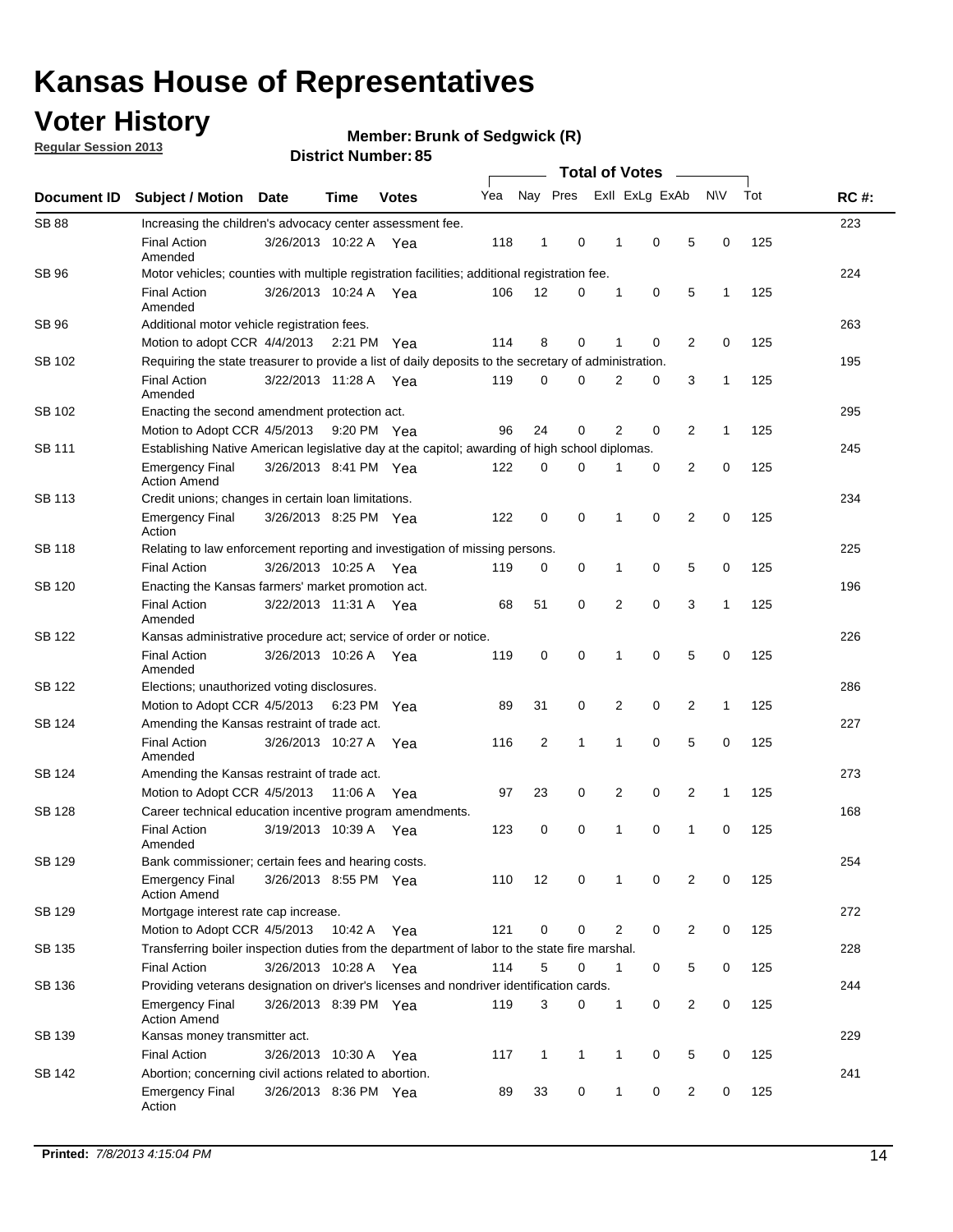## **Voter History**

**Member: Brunk of Sedgwick (R)** 

**Regular Session 2013**

| Document ID     |                                                                                                                                                                                                       |                                                                                                                                                                         |                       |              |     |          |             | <b>Total of Votes</b> |                |                |           |     |             |
|-----------------|-------------------------------------------------------------------------------------------------------------------------------------------------------------------------------------------------------|-------------------------------------------------------------------------------------------------------------------------------------------------------------------------|-----------------------|--------------|-----|----------|-------------|-----------------------|----------------|----------------|-----------|-----|-------------|
|                 | <b>Subject / Motion</b>                                                                                                                                                                               | <b>Date</b>                                                                                                                                                             | Time                  | <b>Votes</b> | Yea | Nay Pres |             |                       | Exll ExLg ExAb |                | <b>NV</b> | Tot | <b>RC#:</b> |
| SB 149          | Drug screening for recipients of cash assistance and unemployment benefits.                                                                                                                           |                                                                                                                                                                         |                       |              |     |          |             |                       |                |                |           |     | 239         |
|                 | <b>Emergency Final</b><br><b>Action Amend</b>                                                                                                                                                         | 3/26/2013 8:33 PM Yea                                                                                                                                                   |                       |              | 106 | 16       | 0           | 1                     | 0              | 2              | 0         | 125 |             |
| SB 164          | Relating to the director of vehicles regulating providers of motor vehicle functions.                                                                                                                 |                                                                                                                                                                         |                       |              |     |          |             |                       |                |                |           |     | 247         |
|                 | <b>Emergency Final</b><br><b>Action Amend</b>                                                                                                                                                         | 3/26/2013 8:43 PM Yea                                                                                                                                                   |                       |              | 117 | 5        | 0           | 1                     | 0              | 2              | 0         | 125 |             |
| SB 164          | Relating to the director of vehicles regulating providers of motor vehicle functions.                                                                                                                 |                                                                                                                                                                         |                       |              |     |          |             |                       |                |                |           |     | 268         |
|                 | Motion to adopt CCR 4/4/2013 5:32 PM Yea                                                                                                                                                              |                                                                                                                                                                         |                       |              | 111 | 9        | 0           | 1                     | 0              | 2              | 2         | 125 |             |
| SB 166          | Insurers supervision, rehabilitation and liquidation act; derivatives.                                                                                                                                |                                                                                                                                                                         |                       |              |     |          |             |                       |                |                |           |     | 206         |
|                 | <b>Final Action</b>                                                                                                                                                                                   | 3/26/2013 9:52 AM Yea                                                                                                                                                   |                       |              | 119 | 0        | $\mathbf 0$ | 1                     | 0              | 5              | 0         | 125 |             |
| SB 168          | Limiting nuisance actions against certain agricultural activities.                                                                                                                                    |                                                                                                                                                                         |                       |              |     |          |             |                       |                |                |           |     | 169         |
|                 | Final Action<br>Amended                                                                                                                                                                               | 3/19/2013 10:40 A Yea                                                                                                                                                   |                       |              | 111 | 12       | 0           | 1                     | 0              | 1              | 0         | 125 |             |
| SB 168          | Limiting nuisance actions against certain agricultural activities.                                                                                                                                    |                                                                                                                                                                         |                       |              |     |          |             |                       |                |                |           |     | 264         |
|                 | Motion to adopt CCR 4/4/2013                                                                                                                                                                          |                                                                                                                                                                         | $2:30 \text{ PM}$ Yea |              | 110 | 12       | 0           | 1                     | 0              | 2              | 0         | 125 |             |
| SB 171          | School districts; amendments to Kansas uniform financial accounting and reporting act.                                                                                                                |                                                                                                                                                                         |                       |              |     |          |             |                       |                |                |           |     | 248         |
|                 | <b>Emergency Final</b><br><b>Action Amend</b>                                                                                                                                                         | 3/26/2013 8:44 PM Yea                                                                                                                                                   |                       |              | 122 | 0        | 0           | 1                     | 0              | $\overline{2}$ | 0         | 125 |             |
| SB 171          | School districts; amendments to Kansas uniform financial accounting and reporting act.                                                                                                                |                                                                                                                                                                         |                       |              |     |          |             |                       |                |                |           |     | 285         |
|                 | Motion to Adopt CCR 4/5/2013 6:19 PM Yea                                                                                                                                                              |                                                                                                                                                                         |                       |              | 63  | 57       | 0           | 2                     | 0              | 2              |           | 125 |             |
| SB 171          | Appropriations for FY 2013, FY 2014, FY 2015, FY 2016, FY 2017 and FY 2018 for various state agencies; capital<br>improvement projects; claims against the state.                                     |                                                                                                                                                                         |                       |              |     |          |             |                       |                |                |           |     | 320         |
|                 | Motion to adopt CCR 6/1/2013 4:30 PM Yea                                                                                                                                                              |                                                                                                                                                                         |                       |              | 63  | 51       | 0           | 0                     | 0              | 8              | 3         | 125 |             |
| SB 187          |                                                                                                                                                                                                       | Establishing the workers compensation and employment security boards nominating committee; administrative law judge<br>appointment; workers compensation appeals board. |                       |              |     |          |             |                       |                |                |           |     | 242         |
|                 | <b>Emergency Final</b><br><b>Action Amend</b>                                                                                                                                                         | 3/26/2013 8:37 PM Yea                                                                                                                                                   |                       |              | 88  | 34       | 0           | 1                     | 0              | 2              | 0         | 125 |             |
| SB 187          | Amending workers compensation law provisions; establishing the workers compensation and employment security boards<br>nominating committee; notice requirements; workplace health and safety program. |                                                                                                                                                                         |                       |              |     |          |             |                       |                |                |           |     | 274         |
|                 | Motion to Adopt CCR 4/5/2013 11:26 A Yea                                                                                                                                                              |                                                                                                                                                                         |                       |              | 89  | 31       | 0           | 2                     | 0              | 3              | 0         | 125 |             |
| SB 199          | University of Kansas medical center; midwest center for stem cell therapy.                                                                                                                            |                                                                                                                                                                         |                       |              |     |          |             |                       |                |                |           |     | 235         |
|                 | <b>Emergency Final</b><br><b>Action Amend</b>                                                                                                                                                         | 3/26/2013 8:26 PM Yea                                                                                                                                                   |                       |              | 90  | 32       | 0           | 1                     | 0              | 2              | 0         | 125 |             |
| SB 199          | Health care; stem cell therapy and unused medications.                                                                                                                                                |                                                                                                                                                                         |                       |              |     |          |             |                       |                |                |           |     | 290         |
|                 | Motion to Adopt CCR 4/5/2013                                                                                                                                                                          |                                                                                                                                                                         | 7:52 PM Yea           |              | 90  | 30       | 0           | 2                     | 0              | $\overline{2}$ |           | 125 |             |
| SB 216          | Allowing a public building commission to acquire land for a municipal university similar to what such commission is currently<br>allowed to do for any state university.                              |                                                                                                                                                                         |                       |              |     |          |             |                       |                |                |           |     | 185         |
|                 | <b>Final Action</b>                                                                                                                                                                                   | 3/21/2013 11:23 A                                                                                                                                                       |                       | Yea          | 121 | 0        | 0           | 1                     | 0              | 3              | 0         | 125 |             |
| SB 246          | Reconciling amendments to certain statutes.                                                                                                                                                           |                                                                                                                                                                         |                       |              |     |          |             |                       |                |                |           |     | 315         |
|                 | <b>Emergency Final</b><br>Action                                                                                                                                                                      | 5/23/2013 2:14 PM Yea                                                                                                                                                   |                       |              | 111 | 0        | 0           | 1                     | 0              | 8              | 5         | 125 |             |
| <b>SCR 1604</b> | Joint rules for the Senate and House of Representatives, 2013-2014.                                                                                                                                   |                                                                                                                                                                         |                       |              |     |          |             |                       |                |                |           |     | 5           |
|                 | <b>Final Action</b><br>Amended                                                                                                                                                                        | 1/28/2013 11:12 A Yea                                                                                                                                                   |                       |              | 81  | 41       | 0           | 0                     | 0              | 3              | 0         | 125 |             |
| <b>SCR 1606</b> | Honoring pregnancy maintenance resource centers.                                                                                                                                                      |                                                                                                                                                                         |                       |              |     |          |             |                       |                |                |           |     | 240         |
|                 | Emergency Final<br>Action                                                                                                                                                                             | 3/26/2013 8:34 PM Yea                                                                                                                                                   |                       |              | 122 | 0        | 0           | 1                     | 0              | 2              | 0         | 125 |             |